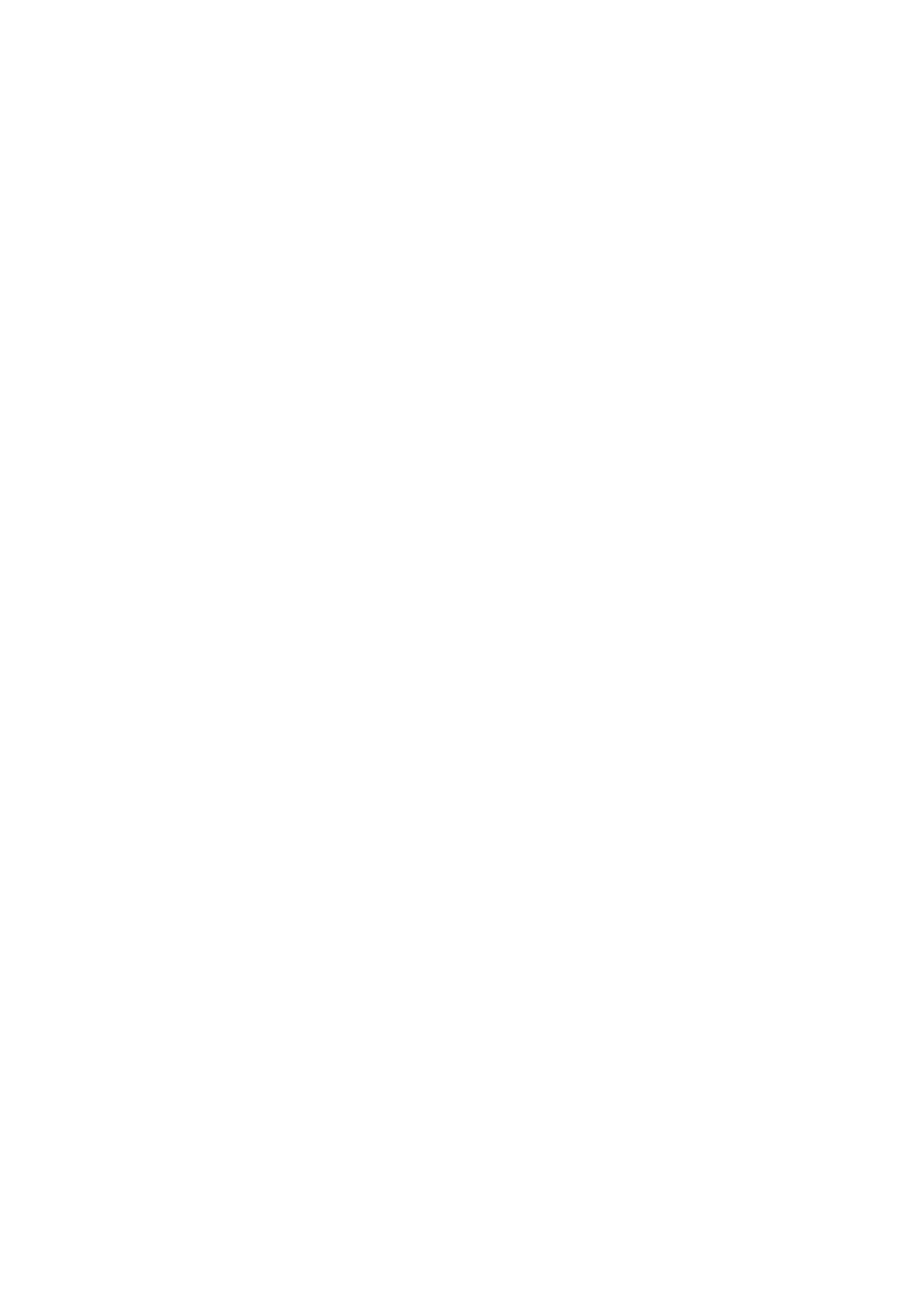## *Human, Animals, and Biopolitics. The more-than-human condition.*  **Ed. Kristin Asdal, Tone Druglitrø, and Steve Hinchliffe. Routledge, 2017.**

Anita Lunić\*

*The more-than-human condition* represents a step forward in employing Foucauldian analysis to explore human-animal relationships. As the title informs us, the focus of this collection is on the biopolitical approach to the animal. The clear association with Hannah Arendt´s famous *Vita Activa* (*The Human Condition*) in the subtitle (*the more-than-human condition*) informs us further about the core idea behind this project: to rethink the relationship between animal and human and the impact one has on the establishment and development of the *world* of the other. In that sense, this assemblage of research papers serves both to rethink the place animals take in the human condition as well as the biopolitical strategies humans employ in dealing with non-human animals. The clear demarcation line between humans and animal which has led to the exclusion of the animal from the sphere of politics is now under question.

Choosing biopolitics as a framework to research this shift may, at the first glance at least, seem surprising as Foucault did not pay significant attention to animal research and did not include animals in his biopolitical scheme. Moreover, Foucault´s focus on human sciences led to interpretations of biopolitics in an anthropocentric manner with the supposed granted difference between humans and animals, nature, and culture. However, this lacuna was followed not by refusal but rather by its rethinking and new readings that led to the concept of biopolitics suitable for the inclusion of nonhuman animals into the equation. This intention comes alongside the questioning of human triumphalism over nature and a general anthropocentric orientation.

alunic@ffst.hr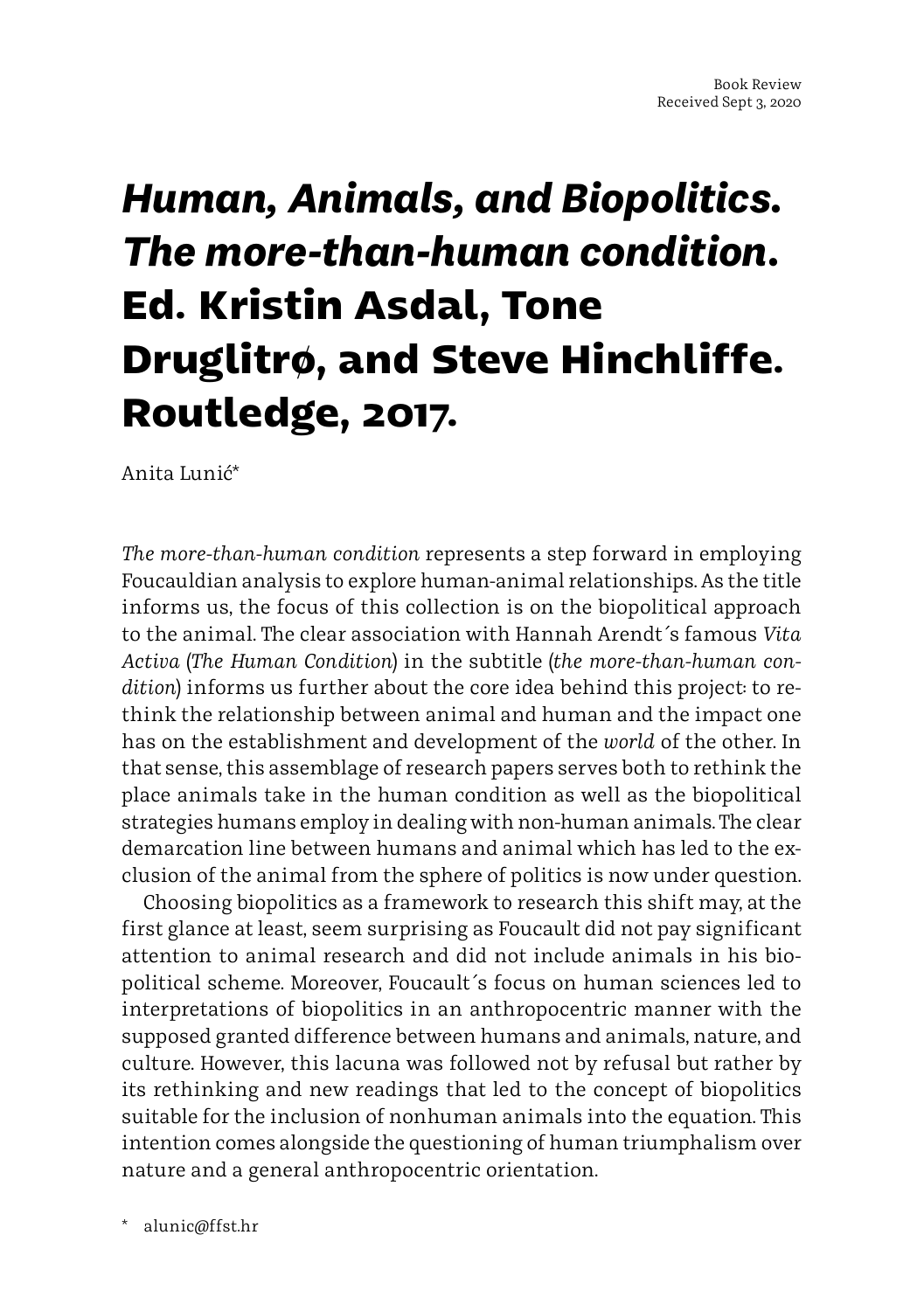Following this idea, the editors tend to further develop an understanding of biopolitics that can serve as a means to generate a *more empirically driven theorization of a-more-than-human politics* which would function as a helpful tool in rethinking our obligations towards the non-human. Building on previous debates on potentiality and the limits of biopolitics as a framework to research human-animal relationships (Lemke, Wolfe, etc.), the editors follow a reading of Foucault within a material-semiotic framework with the main aim of opening the concept of biopolitics for a new methodological and empirical research.

Developing versions of biopolitics that function for sentient beings is a step forward in recognizing both the need to analyze forms of dominance we impose on the non-human world, power relations laying between as well as recognizing that humans are not alone – *others* continuously co-create our condition which is therefore necessarily always *more-thanhuman*. This collection of research papers, therefore, is an important step in further developing both classical (human-oriented) biopolitics as well as a step towards articulating alternative (if not more appropriate) approaches in animal research.

In the first paper entitled *"*The Practices of Fishy Sentience*,"* John Law and Marianne Elisabeth Lien analyse human-fish relationships in fish farming industries with the example of farmed Atlantic salmon. Their focus is on lively practices in which farmed fish *"*come into being in tanks and pens*"* (p. 30)*.* Recognizing the complexity of anthropomorphism in this particular case, they develop a relational understanding of anthropomorphism. This approach allows seeing interactions of fish and people, as well as understanding how fish sentience is produced and enacted as a relational quality (rather than as property) that emerge within heterogeneous assemblages of all kinds. Therefore, anthropomorphism is revealed as a tactic of the relation to animals rather than a simple projection of human features. As they see it, it comes in three different modes: anthropomorphic subjectivism, anthropomorphic teleology, and objectivist (non)anthropomorphism. This is where research of Law and Lien moves beyond the intended scope of the paper by opening three important general insights for animal studies: the first concerns the role of practices within science, the second concerns the importance of non-scientific practices in the production of sentience; and the third deals with the move from treating anthropomorphism as a sin towards analysing how different modes of anthropomorphism function. In the second paper, Vibeke Pihl follows multispecies ethnography on pigs with a special focus on *"*minipigs*"* used in a project examining the effects of gastric bypass surgery. Comparing the minipigs treatment at the experimental farm and in the laboratory, Pihl notices the co-existence of two different ways of knowing pigs: as individual personalities at the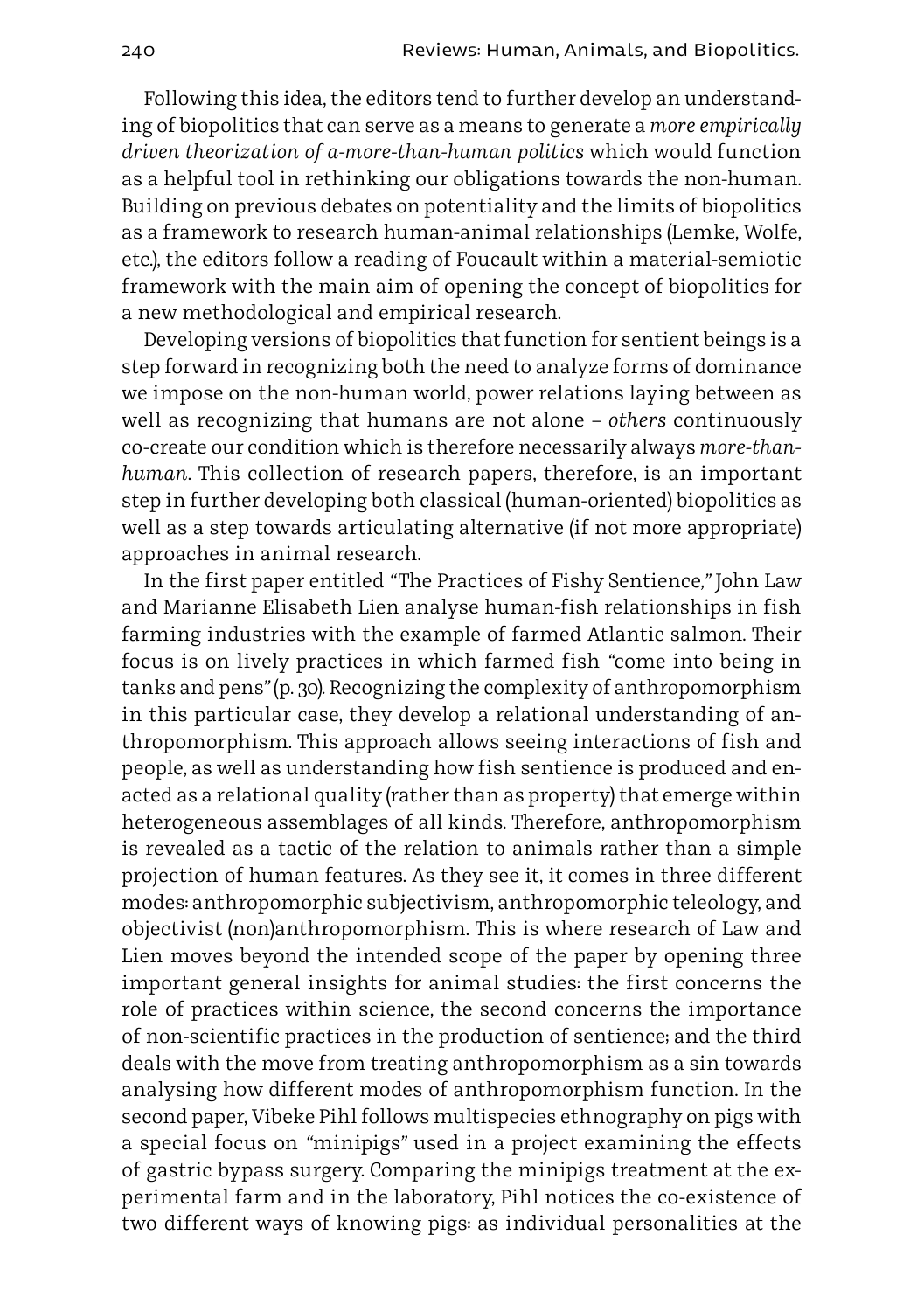experimental farm, and as the material of physiological models at the faculties/in the laboratory. Those two ways are expressed in two practices of transforming pigs into translational models: by naming and by number. The naming took place at experimental farms while numbering was present in laboratories. Those two strategies were employed because of different reasons. Naming functioned as an organizing strategy, rather than as an expression of emotional attachment. It ensured better monitoring and better recognition of individual characteristics of particular minipigs (expressed in names such as Speedy, Houdini, etc). Altogether, naming led to a better research track and added to the production of data. On the other hand, the numbering was used in laboratories to adjust to scientific requirements. Pihl argues that both names and numbers, as practices to transform pigs into models of human patients, serve the successful development of pig research biographies. Even though those two knowledge practices seem incoherent, Pihl discovers their continuity. This research, questions supposed correlations between labelling and emotions, informs us about the complexity of knowledge production tactics as well as about the complexity of anthropomorphizing strategies. It also opens up questions on how anthropomorphism and instrumentalization are related to each other.

The following contribution moves the emphasis from the treatment of particular animal species towards the legal treatment of nonhuman animals in general. In this contribution, Kristin Asdal and Tone Druglitrø focus on the emergence of nonhumans (by way of law) as sentient beings with intrinsic, rather than purely instrumental, value. The starting point is that law, as a moral technology, has a significant impact on both bodies and the biopolitical collective by rewording, differentiating, and expelling. Following the development of animal law in Norway, the authors show how the problem of the legal recognition and treatment of animals is intertwined with human interests and the concept of *humanness*.

Martina Schlünder´s paper on the traffic of sheep in modern trauma surgery explores the movements of sheep and humans in biomedicine and agriculture. Schlünder argues that two distinct versions of sheep emerged. She names them by the products they deliver: meat and wool sheep, and bone sheep. While the first is found in the livestock economy, the other is characteristic of the knowledge economy. Even though those two versions are distinct, they are closely related. Schlünder explores transformations and translations sheep had to undergo in becoming bone sheep and the emergence of a trauma-surgery knowledge economy. Building on Fleck, she recognizes sheep as members of a collective, and, radically, acknowledges the role of sheep agency in the translation between animal and human as well as the transformation from biology to the tool. Encounters between humans and animals within (experimental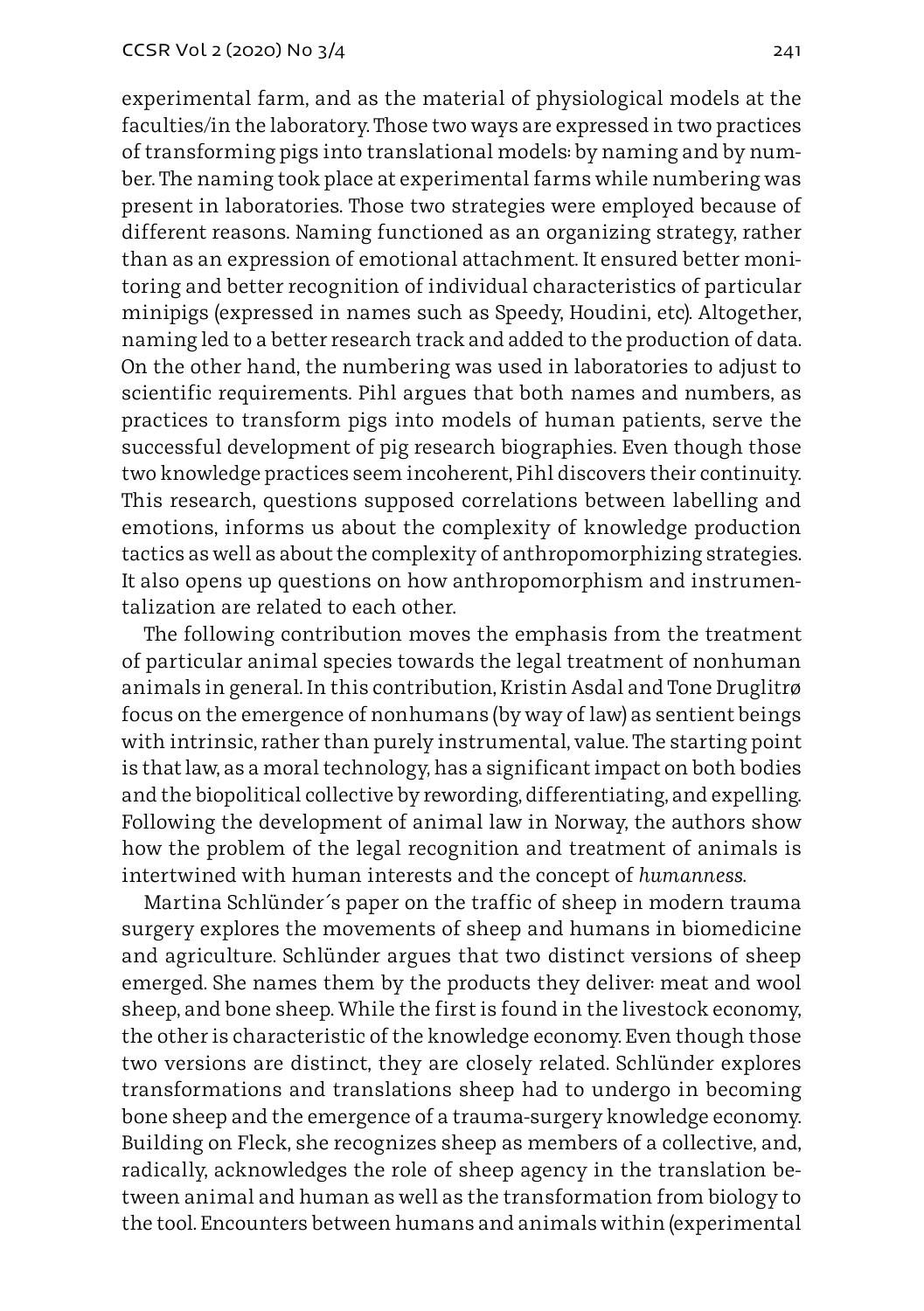human) medicine are also the focus of Christoph Gradmann´s paper. Gradmann explores the introduction of an animal experiment into pathology as he recognizes it as central to the development of medical bacteriology. In his examination of the history of the pathological animal experiment, Gradmann focuses on studies by Robert Koch and questions *whether a medical-bacteriological style of animal-experimental work exists*  (p. 104). More precisely, Gradmann´s concern are the concepts of measurement and disease as related to animal experiments.

Alternatively, Robert G.W. Kirk analyses other aspects of experimental techniques and laboratory animal science, with special emphasis on the adequacy of biopower for understanding nonhumans´ position in a biopolitical collective. By reconstructing the historical emergence of reduction, refinement and replacement (known as the *three Rs*) as principles that form *a regulatory framework that sustains the moral legitimacy of animal experimentation* (p. 128), Kirk explores the relationship between care and truth as well as how the *human* is developed from the encounter with the *nonhuman.* The nonhuman not only helps to constitute the human as a scientist but also helps to produce humans as biopolitical subjects (and I would add here, as a target) via biomedical knowledge developed through animal experiments. Recognition of the role nonhuman animals have in the production of humans leads to the necessary establishment of more-than-human biopolitical collectives. The problem of health also concerns Natalie Porter. In her paper on *One World – One Health,* Porter addresses the problem of assigning protection in cases when biopower tactics cut across species and livelihoods. She uses the case study of bird flu management *"*to develop an approach to biopower that accounts for entanglements between species in contemporary global health*"* (p. 136). More precisely, her research focuses on the analysis of bird flu management in Vietnam. This case study helps locate the spheres of both knowledge and authority/bureaucracy tensions. Not less important, it helps analyse boundaries of the implementation of biopower tactics used to govern both humans and animals: or, as Porter puts it, humans *"*with*"* animals. Generally, this entry opens an important discussion on the relationship between human and animal health as well as on the impact of biopower tactics on human-animal relationships, including production practices.

In his contribution, Steve Hinchliffe examines the possibilities of a more collective approach to knowledge and sense. Focusing on the philosophy of Michael Serres but also including empirical research as well as a myriad of interdisciplinary resources, Hinchcliffe tends to establish *livelier biopolitics*. To explain his position and develop his argument, Hinchliffe focuses on *knowing birds* as a sphere within which opens a space for rethinking animal roles in knowledge and community. His interpretation of the shift in attitudes that followed a shift in knowledge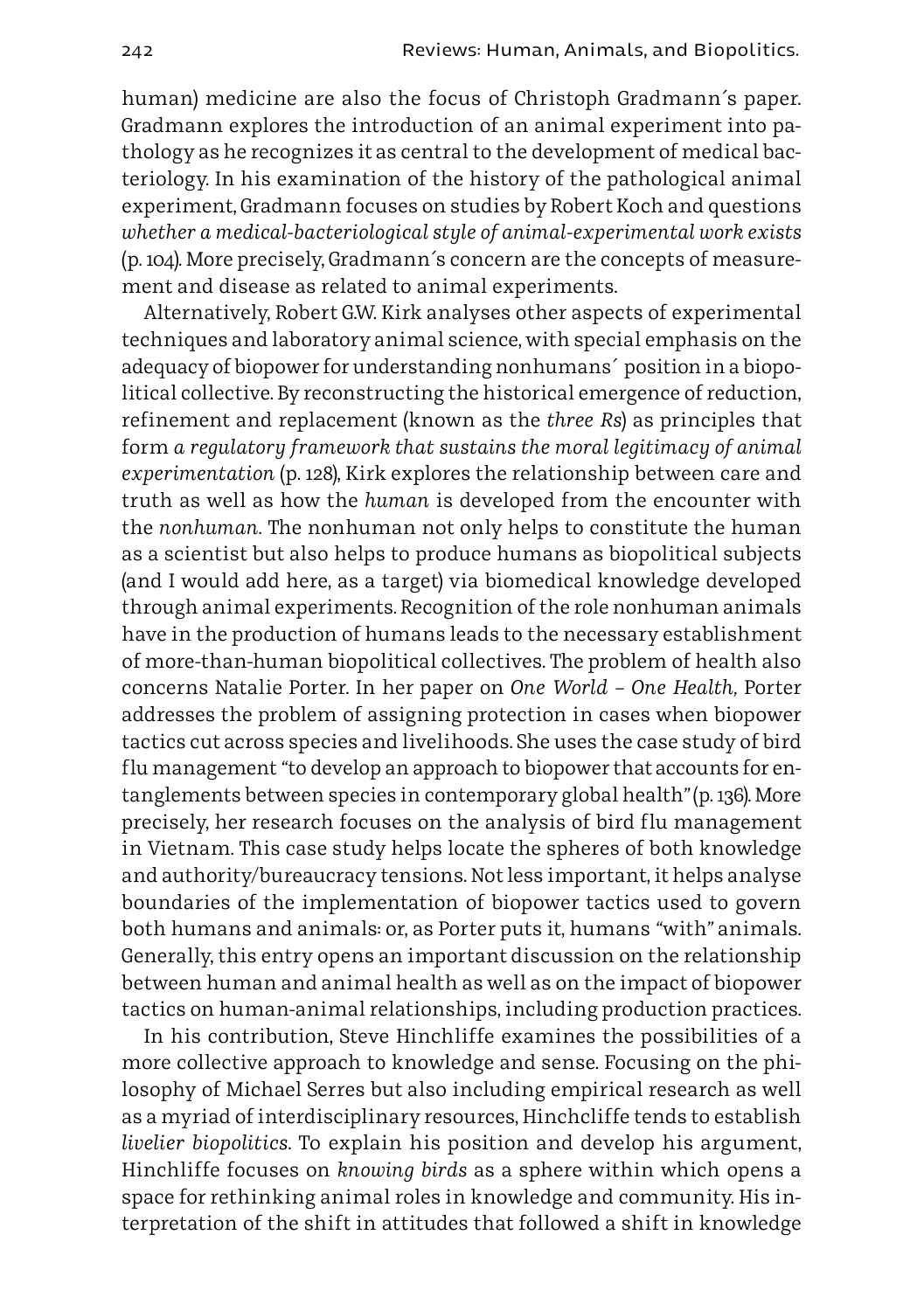after the outbreak of H1N5 avian influenza resembles some shifts we are experiencing today. As the migrating birds transformed from a source of delight and pleasure to source of danger, we are today, while witnessing to the tremendous impact of another zoonosis on our life and future, facing tendencies to undergo similar shifts concerning some other animals.

Finally, the last contribution of the book is by Susan McHugh. In her paper entitled *"*Loving camels, sacrificing sheep, slaughtering gazelles,*"*  McHugh widens the debate by including literary fiction as a critical point to reflect upon relations and coexistence with animals. Her focus is on Ibrahim al-Koni´s desert fictions. al-Koni´s work represents a picture of a human and animal relationship that falls under what Esposito labelled *"*impersonal singularity*"*. The importance of this contribution lies in the inclusion of the non-scientific narrative to further explore how enmeshed human and animal lives are, as well as open and redefine biopolitics.

This collection of research papers opens up a lot of debates about the biopolitical reading of human-animal relationships. Even though the nonhuman is the key foci in this book, it is always (and not only implicitly) about the tension between humans and animals. It is about forms of human dominance over the nonhuman. It is about human-induced species extinction and the conditions domestic livestock and laboratory animals are kept in. On the other hand, it is also about our shared destiny and the impact our relationship has on us both. It is, we can say, about a shared environment and shared consequences – it is about shared diseases and the shared destiny of our exploitative tactics. Finally, it is about how our understanding of human (life and health) is conditioned on the nonhuman.

The contributions in this book present a wide array of analyses of mechanisms, intervention strategies, and bodily practices as well as a multitude of case studies that provide a basis for biopolitical research and more-than-human methodologies. Even though it does not put a strong emphasis on theoretical debates on biopolitics, it provides very much needed empirical studies that both show the significance of biopolitical analysis and provide insights useful for further theoretical development. In that sense, this book will be of interest to scholars interested in biopolitics as well as scholars working in the field of animal studies.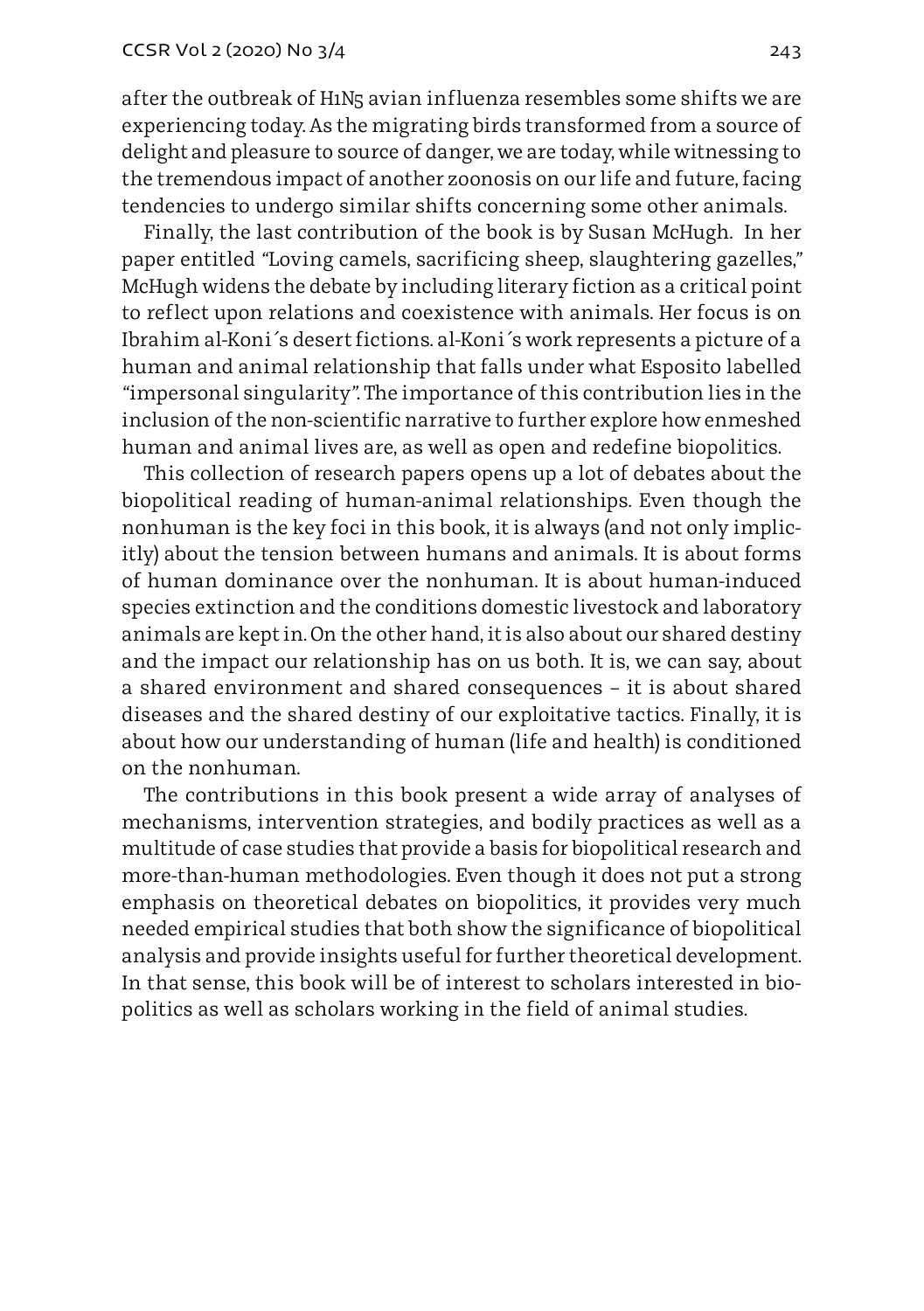### **Kathryn Yusoff.** *A Billion Black Anthropocenes or None***. Minneapolis: University of Minnesota Press, 2018.**

Iva Polak\* University of Zagreb

In the past ten years, the academic book market has seen an explosion of book-length studies on the Anthropocene, coming from myriad disciplines, from social and natural sciences to the humanities. The debates resulted in the production of a series of alternative *cenes* such as Agnotocene, Phagocene, Than atocene, Capitalocene, Chthulucene, etc., either to provide a more *"*precise*"* term which befits corresponding discussions or to signal a specific deficiency in the prefix *anthropos*. The *anthropos* has further been criticised for its gendered bias with the rise of Anthropocene feminism, relying on a well-developed field of ecofeminism. However, no scholar has offered a systematic discussion of a distinctive colour palette of the allegedly uniform *anthropos* of the Anthropocene. In this respect, Kathryn Yusoff's relatively short but extremely powerful book on the Anthropocene fills in this theoretical gap by adding to the discussion race studies.

Yusoff critically deconstructs the *"*vanilla*" anthropos* in order to challenge the racial blindness and consequential Eurocentric view of the genesis stories of the Anthropocene. In other words, instead of offering a somewhat anodyne version summed up by Timothy Morton as *"*I'm the detective *and* the criminal! I'm a person. I'm also part of an entity that is now *a geophysical force on a planetary scale"* (9, emphasis in the original), which has effectively become the grand narrative of the Anthropocene, Yusoff invites the reader to place that anthropogenic *Homo faber* under scrutiny. So, if we want to understand the now of the Anthropocene, it is not enough to rely on the subject-less geology or on some generic *Homo faber,* but on the destructive habits of the colonial *Homo colossus*, the

ipolak@ffzg.hr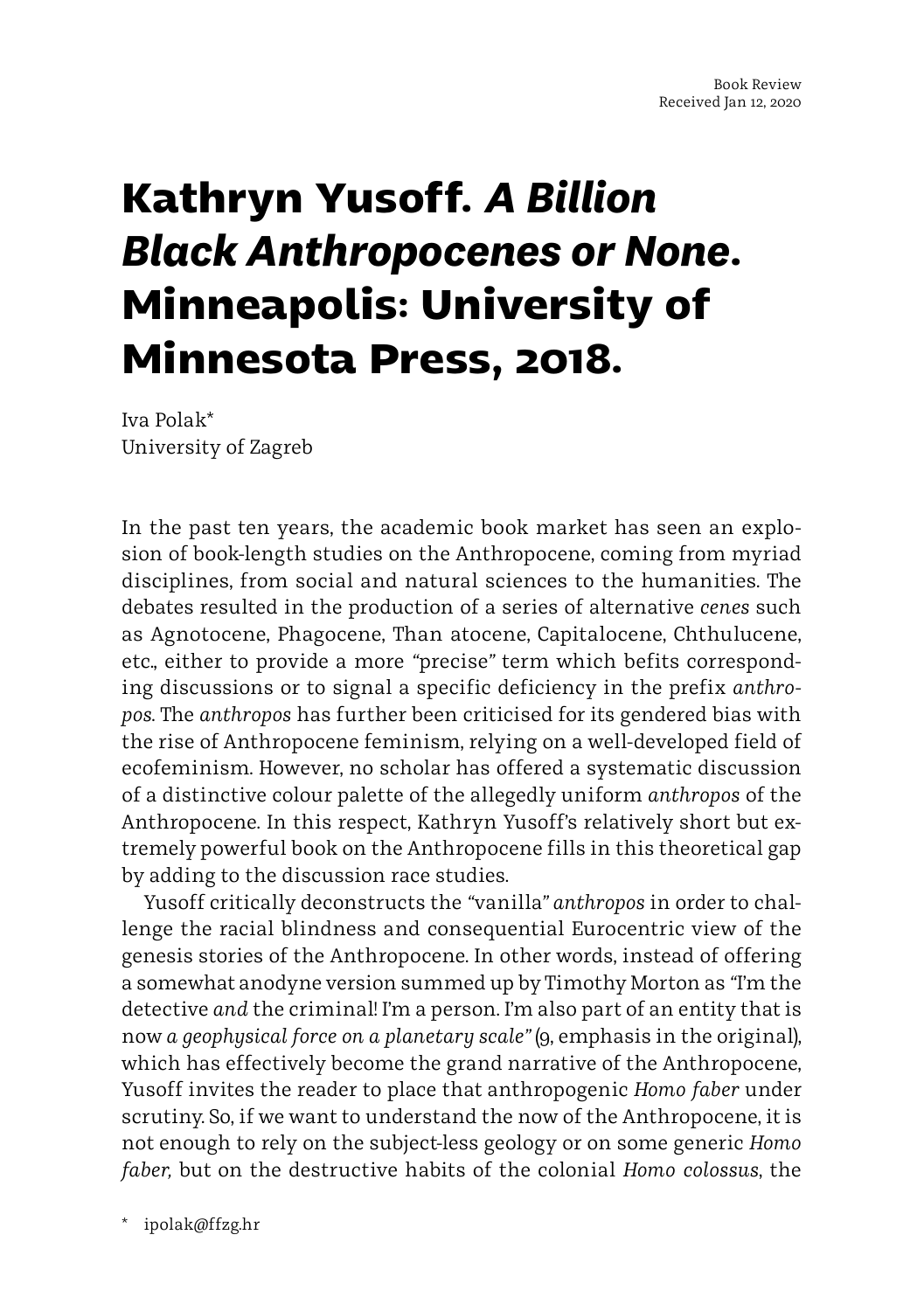colonial man who has made *"*a Faustian bargain that mortgages the future […] as the price of an exuberant present*"* (Catton 157).

Yusoff's method is simple and efficient: she redresses the *"*incompletes of the address in the Anthropocene*"* (Yusoff 4) by introducing its *darker* underbelly into its otherwise universalist semiotics. If we take into account the *anthropos*' toxic legacy such as the extraction of minerals, large-scale forceful movements of people, the movement of plants and animals across territories, the implantation of monocultures in the New World, mining operations, pipelines, coal fields, water management and land management, no matter whether these refer to protocapitalist or capitalist events in the history of mankind, it is clear that the neutral, post-ethnic and post-racial *"*we*"* of the Anthropocene hides a clear colonialist endeavour. Yusoff refers to it as the geotrauma of the Anthropocene, wherein the key events of the Anthropocene's origin story always connote the body that profits and the flesh that toils, i.e. the human subject and the inhuman object of the European culture, as Sylvia Wynter, the author Yusoff heavily relies on, calls it.

The resulting study verbalises the erased histories of racism rooted deeply into the story of the Anthropocene because, as Yusoff argues, it is simply impossible to map a serious theoretical field about the causes of the current human condition without the inclusion of *"*a discourse of settler-colonial rights and the material practices of extraction*"* (Yusoff 2), where both slaves (and we could add colonial and neo-colonial subjects) and extracted materials are epistemologically recognised only through their inhuman properties – as matter. Moreover, as she maintains, excluding black, brown and indigenous bodies who have been exposed to long-term environmental racism, will *"*fail to deliver any epochal shift at all. It would be in Césaire's words [...] to think the thought of the other' without the other of thought" (Yusoff 18).

For Yusoff, no term is innocent and devoid of the axis of power and performance, including geological events or what has become known in popular discourse as the Golden Spike, a stratigraphic marker which shows a transition from the Holocene, or the past 11,700 years of the history of mankind, to the Anthropocene. All tentative *"*Golden Spikes*"* – European expansion and colonization, the Industrial Revolution and Watt's steam engine, and the atomic tests which caused the *"*Great Acceleration*"* – reveal the tension between the human (white), the inhuman (black and brown) and the subhuman (indigenous). The fabulation of these three possible material beginnings show that the colonial man became the explorer and the inventor only after he had forcefully taken the native land, initiated the biggest systematic transportation of African slaves to the New World to create a cost-free labour force, and carried on *"*material extraction under the guise of exchange*"* (Yusoff 32). As Yusoff goes further, the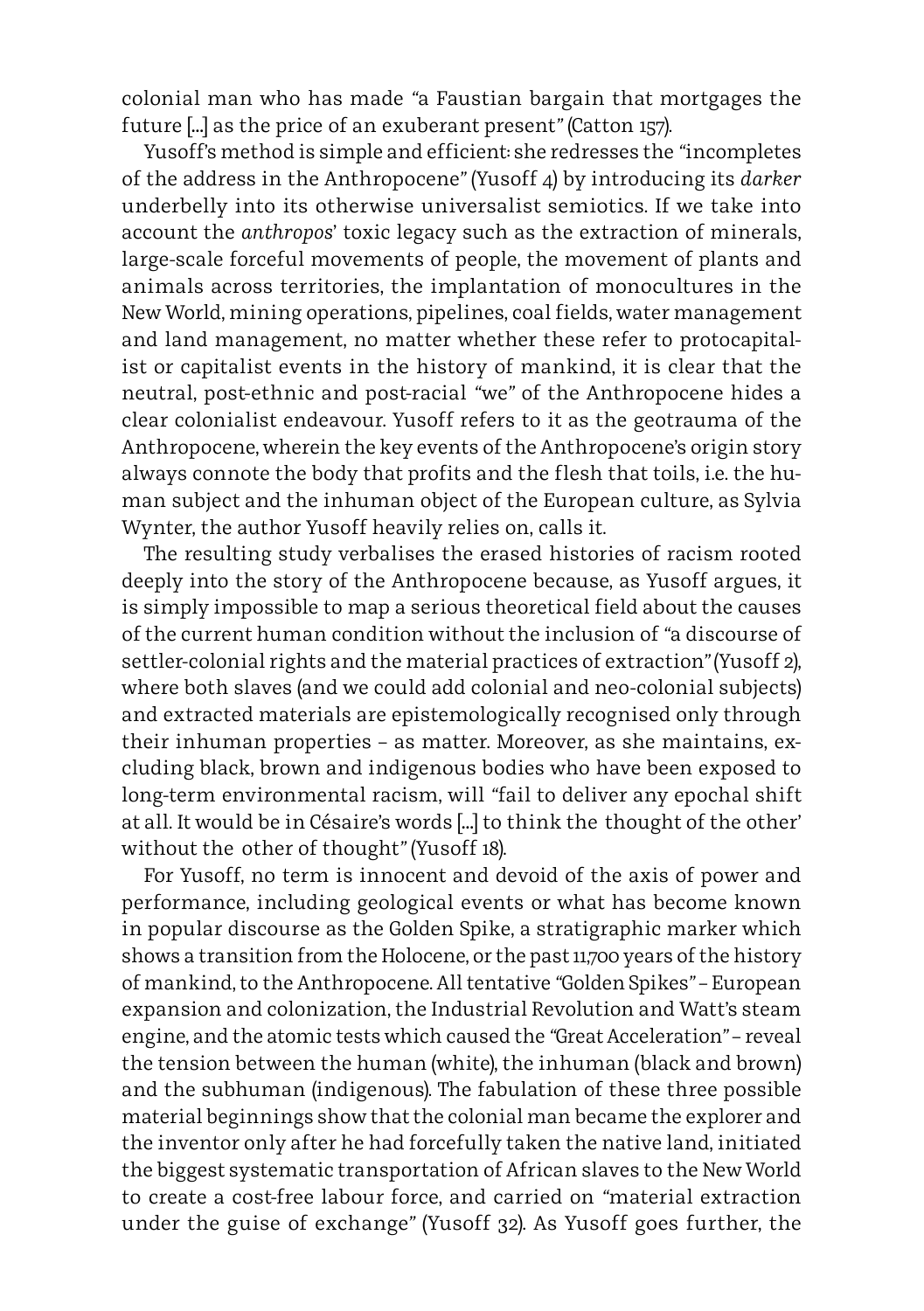Industrial Revolution in the United States was fuelled by allegedly *"*free*"* African Americans who predominantly mined coal, while the mapping of over 2000 nuclear explosions from 1945 which lurk behind the *"*Great Acceleration*"* exposes *"*the displacement and exposure of indigenous peoples in the Pacific Islands and the radiation of Native American and Aboriginal peoples in North America and Australia*"* (45). This is why Yusoff dedicates a chapter to construct the primary category underscoring the genesis of the Anthropocene, that of the inhuman as the matter without which geology of mankind is unfathomable. As Yusoff argues, it is blackness as *"*racialized matter that delivers the Anthropocene as a geologic event into the world, through mining, plantations, railroads, labor, and energy*"* (82). The very core of the Anthropocene exhibits a dehumanizing colonialist geology which, as the author maintains, has deformed the earth *and* the subjects. While the former has been acknowledged by the scholars, the latter still remains to become explicitly recognised.

Hence, Yusoff's impeccably structured and deeply informative book serves as a manual for any subsequent discussions of the Anthropocene that wish to debunk the naturalisation of the neutral *"*we*"*, according to which *"*we*"* are all in it together since *"*we*"* have been playing the same role in the historical and current settler colonialism. Her book should be on the reading list of anyone who believes that epistemological innocence is not what got us here.

#### **Works Cited:**

- Morton, Timothy. *Dark Ecology*: *For a Logic of Future Coexistence.* Columbia University Press, 2016.
- Catton, William R., Jr. *Overshoot: The Ecological Basis of Revolutionary Change.* University of Illinois Press, 1982 [1980].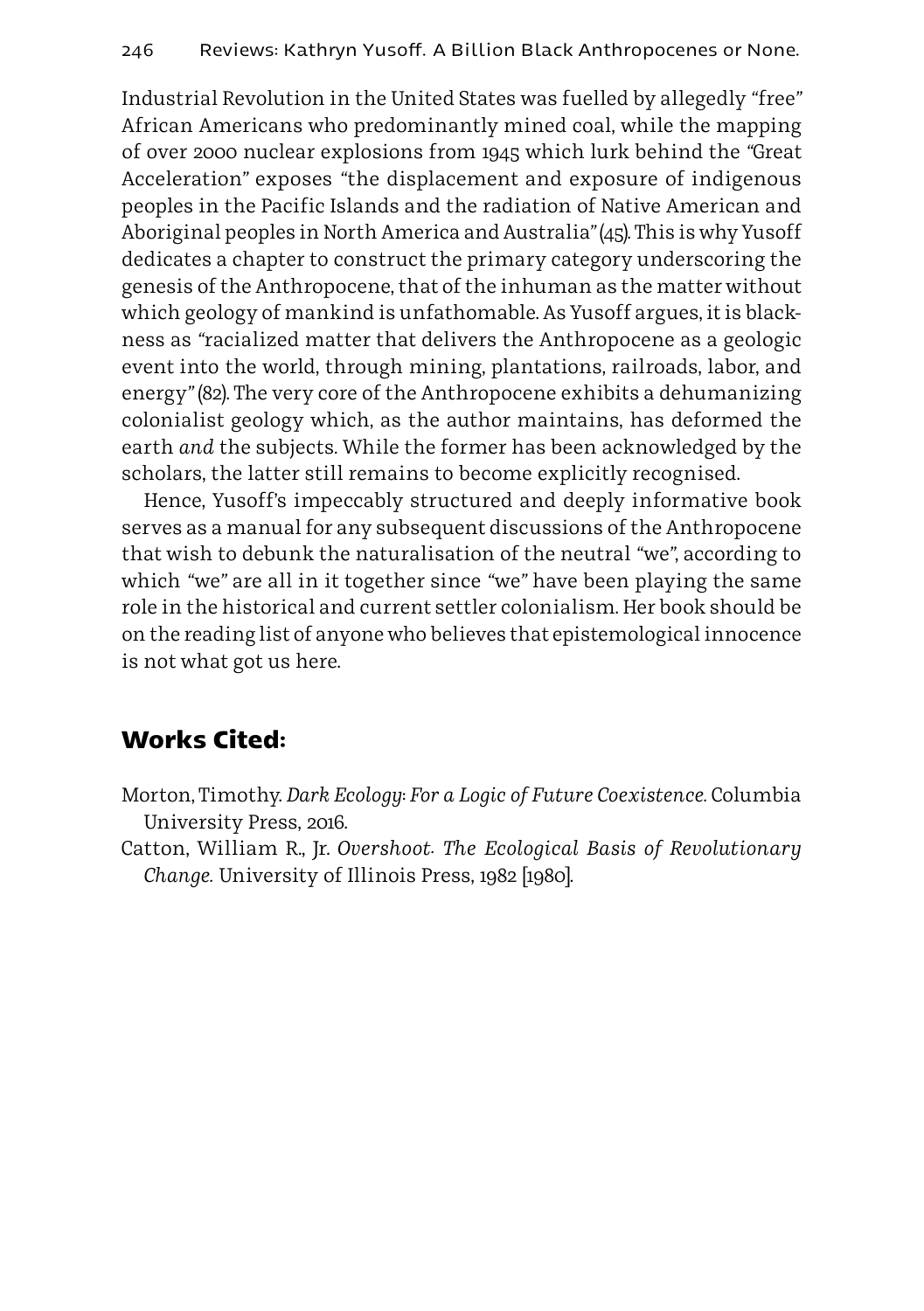### *Through a Vegan Studies Lens: Textual Ethics and Lived Activism.*  **Ed. Laura Wright. University of Nevada Press, 2019.**

Arthur Lizie\* Bridgewater State University

As I write this, the COVID-19 pandemic and lockdown drags into its second month. Amid tweets denying any responsibility for the virus's spread across the United States and recommending the use of household disinfectant to stem the virus, United States President Donald Trump just signed an executive order mandating the nation's meat packing plants to stay open in the interests of national security. This directive was signed despite increasing meat-packing worker deaths at the plants. Or maybe not despite, since these workers are typically poor, often immigrants, and more than occasionally illegal immigrants – three groups for which the administration has shown little but disdain. However, nowhere in the multiple articles I read were the lives that are always sacrificed at meat-packing plants discussed – the animals. This, succinctly, is the prevailing worldview that *Through a Vegan Studies Lens: Textual Ethics and Lived Activism*, edited by Laura Wright, attempts to confront and challenge.

The 14 chapters in this volume follow up on Wright's call for Vegan Studies as a distinct academic field in her 2015 monograph *The Vegan Studies Project: Food, Animals, and Gender in the Age of Terror*. The intersectional field and this volume pull together work from scholars working in animal studies, ecocriticism, environmental studies, gender studies, and more generalized areas of the humanities. While loosely hanging together across these disciplines and fields, the break between this current project and past endeavors within each of these fields is the centralization of animals within in the discourse, and the desire to reduce/eliminate animal suffering, especially the physical consumption of animals.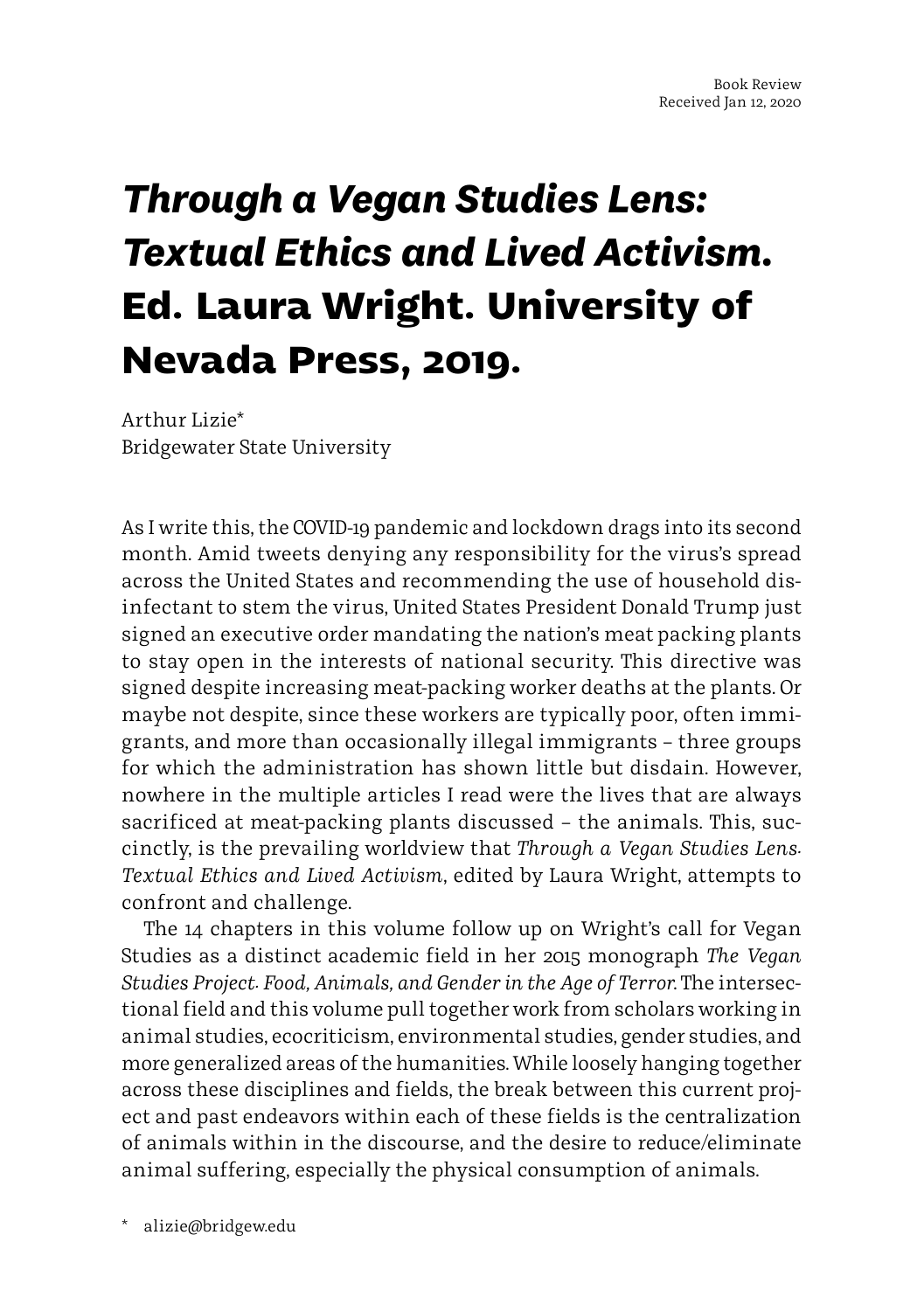The volume is broken into four sections sandwiched between Wright's contextualizing intro and closing analysis of Miguel Arteta and Mike White's *Dinner with Beatriz*. In the opening remarks, Wright attempts to operationalize the Vegan Studies concept, one *"*informed by theory, driven by theoretical inquiry, but also fully engaged in activist praxis, dedicated to establishing a conversation that crosses boundaries and expands both knowledge and social engagement beyond the confines of the academy*"* (viii). This is the territory in which many recently emerging fields, such as Food Studies or Sustainability Studies, have found themselves – driven to justify social justice projects under the guise of traditional theoretical frameworks when what's really called for is *"*a lived politics of listening, care, emotion and the empathetic imagination*"* (viii). But, of course, that requires that others are empathetic and imaginative in ways you value. And when others are listening and caring and emotional, but not in ways that share your empathy and imagination, it's easy to slip from activism to *"*gotcha journalism,*"* simply pointing out where others go wrong (which is what happens in a few chapters here).

The first section focuses on *"*expanding ecocriticism(s).*"* Kathryn Kirkpatrick's *"*Vegans in Locavore Literature*"* feels a bit circular in its argument, as looking for positive vegan presences in carnist literature seems like looking for gun critics at a Second Amendment rally. Alexa Weik von Mossner's *"*How We Feel about (Not) Eating Animals: Vegan Studies and Cognitive Ecocriticism*"* is one of the volume's stronger pieces, pointing pathway toward purposeful empathy construction. Von Mossner looks at media engagement with vegan themes and tries to figure out if a carrot (almost literally) or a stick (images of abused animals) is more engaging and persuasive. This type of *"*activist praxis*"* would benefit from some analysis beyond the humanities – public relations and marketing come to mind.

The second section and third sections broadly falling into area studies, the former tackling the United States and the latter, in an odd dichotomy for a book such as this, *"*beyond the west.*"* The American section relies heavily on traditional textual analysis, with looks at Upton Sinclair's *The Jungle*, Richard Powers's *The Echo Maker*, Johnathan Franzen's *Purity*, and the film *Soylent Green*, dissecting a number of present and conspicuously absent discourses while including mandatory sentences such as *"*The absent referent has significant implications regarding the process of identification*"* (83). The plant-based protein of this section is *"*The Sexual Politics of Meat in the Trump Era*"* from Carol J. Adams, author of the 1990 foundational text *The Sexual Politics of Meat: A Feminist-Vegetarian Critical Theory*. It's less a how-to than a WTF? about what's happened during the Trump reign in the US, with the observation that the historical vegan experience, that is, *"*feeling alienated from current events, experiencing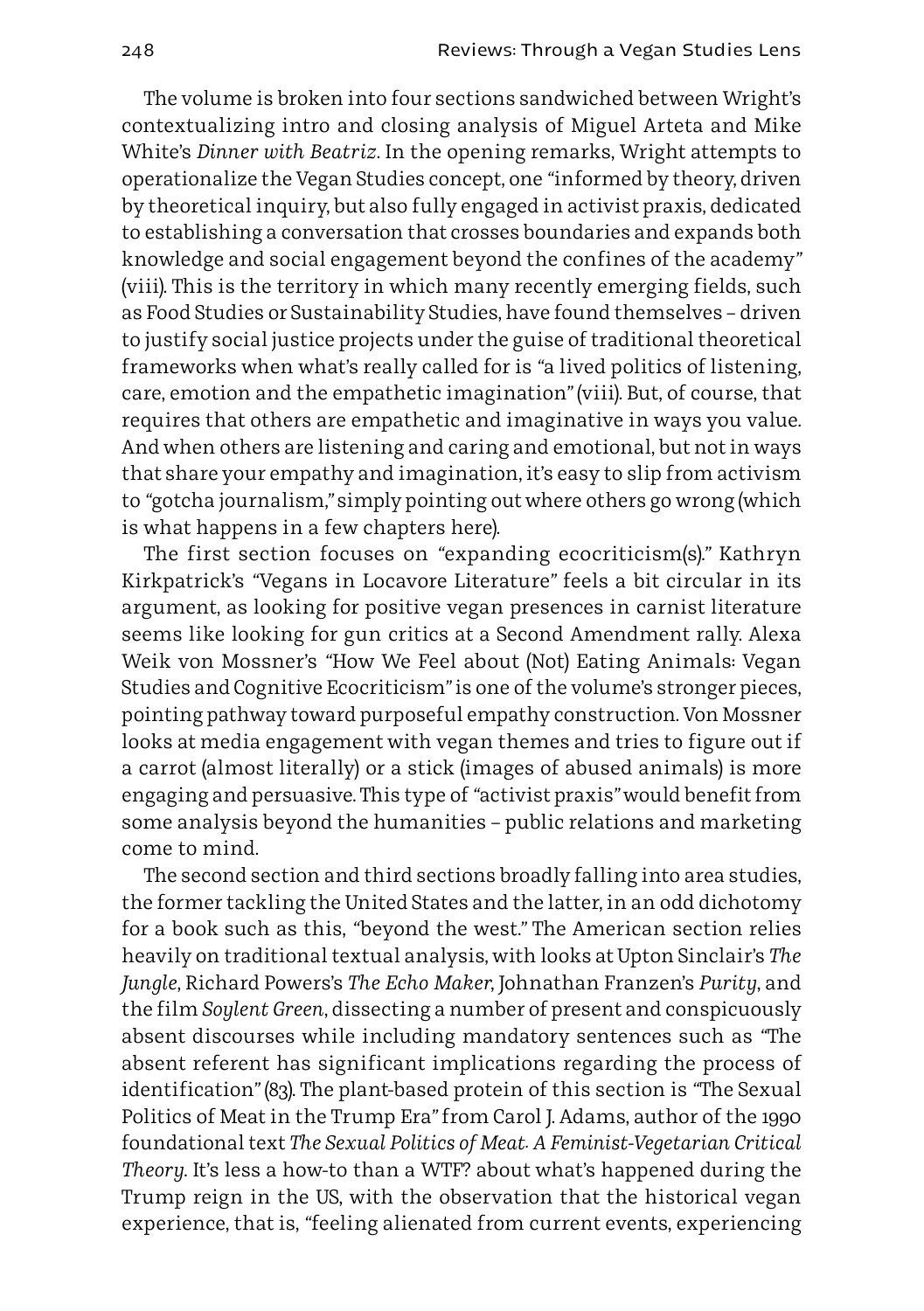deep despair, dealing with challenges to free speech, and feeling powerless in the face of great power,*"* offers insight into the tools of resistance.

*"*Beyond the West*"* includes two straight textual analyses, of Zoë Wiscomb's *October* and Han Kang's *The Vegetarian*, and the next section includes a study of Helen Macdonald's *H is for Hawk*, making fully half the volume traditional print/word-based textual analysis. If a goal is to take Vegan Studies beyond the academy, a wider range of analytical artifacts would be useful. That being said, Kadri Aaviks' *"*The Rise of Veganism in Post-Socialist Europe: Making Sense of Emergent Vegan Practices and Identities*"* offers an instructive if predictably disheartening doppelgänger to Adams' piece.

Philosopher Shanti Chu's *"*Nonviolence through Veganism: An Antiracist Postcolonial Strategy for Healing, Agency, and Respect*"* cuts the widest swath for rational, systemic thinking about veganism, situating it within arguments about slave-master and colonizer-colonized dialectics while drawing parallels between human master and animal slaves (the exploitation situation doubly articulated in this piece's opening paragraph). Chu urges movement toward ahimsa, doing no harm toward other living beings, as espoused by Gandhi and A. Breeze Harper in *Sistah Vegan: Black Female Vegans Speak on Food, Identity, Health, and Society*. This is the piece that will get read in graduate seminars.

The final section *"*Hypocrites and Hipsters*"* is like shooting fish in a barrel, a phrase that could certainly benefit from some analysis through a vegan studies lens. We find out that hipsters, especially isolated Portland, Oregon-based white middle-class hipsters, are selfish, and that one semester of a college course isn't going to significantly change long-ingrained eating beliefs. Wright's brief closing analysis of *Dinner with Beatriz* gives a glimpse of what vegan resistance requires and can look like in Trump's America.

Taken as a whole, *Through a Vegan Studies Lens* is a tentative first step toward a broader understanding of Vegan Studies as an academic field, more an introduction for the uninitiated than a handbook for the committed – like the instructor's friends guest lecturing for an intro-level class where you put your hand on but never get to see the whole elephant. Someday I hope to see the whole elephant.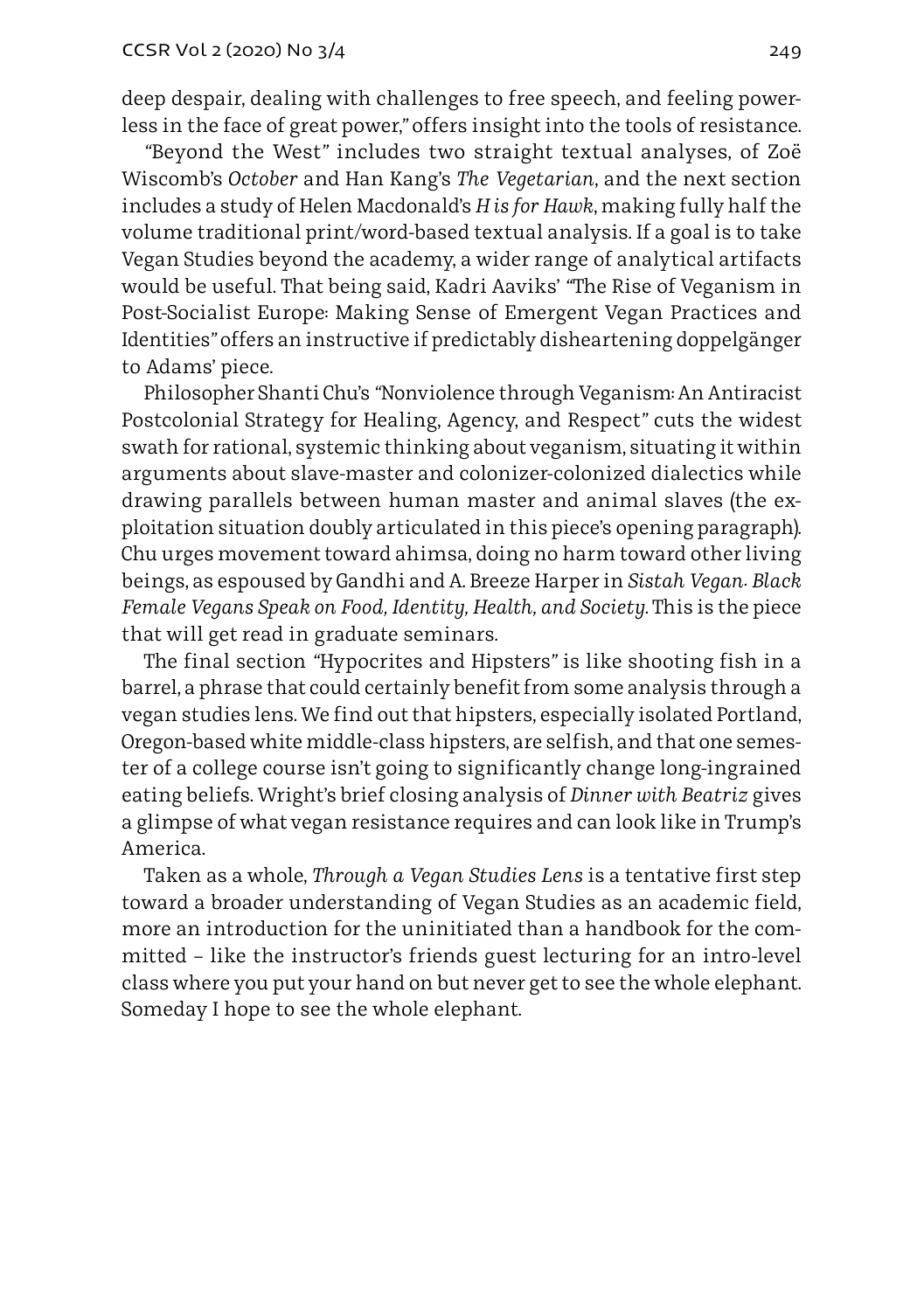## **Nicole Seymour,** *Bad Environmentalism: Irony and Irreverence in the Ecological Age***. Minneapolis: Minnesota University Press, 2018.**

Maria Lux\* Whitman College

Unlike many academic arguments that, as Seymour states, focus only on trying to *"*expose the problematic or biased elements of a text*"* and stop there, Seymour succinctly puts her finger on just what is so problematic or uncomfortable about mainstream environmental discourse – its self-righteousness, its seriousness, its *"*doom and gloom*"*, its guilt-inducement, its lack of self-awareness, its whiteness and classicism – and then gives us an entire book of examples of cultural production that do otherwise. In other words, her book excitingly offers examples of alternatives, not simply critiques. These case-studies of *"*bad environmentalism*"* embrace irony, humour, darkness, a complete lack of knowledge, the bodily and sexual, and *"*imperfect*"* authors. Seymour chooses some improbable texts for her archive – from the much-discussed films like Isabella Rossalini's *Green Porno* and Mike Judge's *Idiocracy*, to the so-far under-examined *"*MTV-style*"* animal show *Wildboyz* hosted by Steve-O, or the documentary *Goodbye Gauley Mountain: An Ecosexual Love Story*. Her archive cuts across genres and formats, too, from the animated sitcom *The Goode Family* to Edward Abbey's novel *The Monkey Wrench Gang*. The works in her archive often utilize self-critique, or point their irony inward, at themselves, rather than outward towards an opponent, as traditional environmentalism often does (13). Her book serves to bring works that mainstream environmentalism would find inappropriate, incorrect, or not worthy of scholarly attention, into ecocritical conversations. In a context where many feel helpless, trapped in old arguments and stalemates,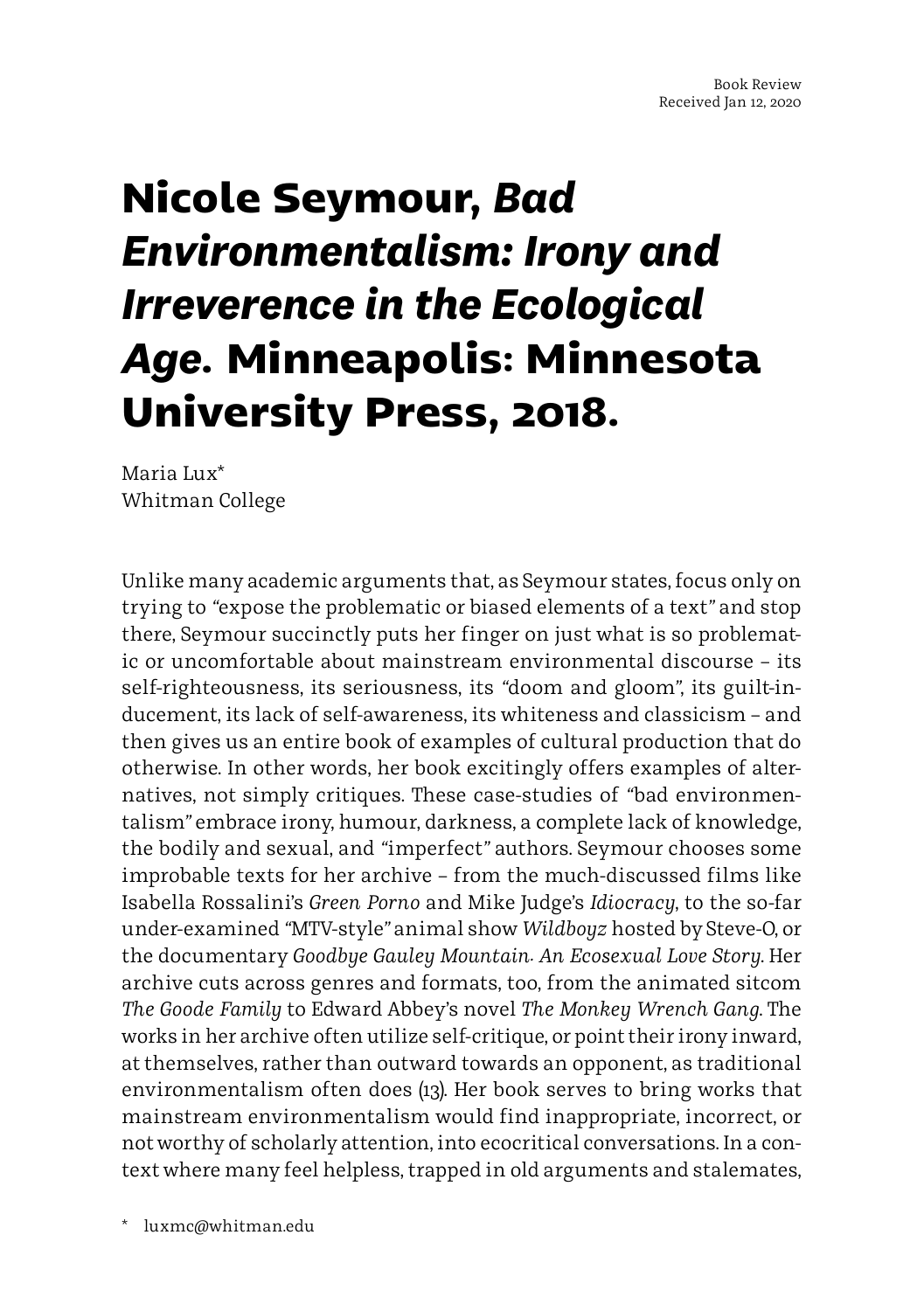unable to convince others to hear different viewpoints through the same old appeals, this book offers disruptions, pleasurable alternatives, and refreshingly new perspectives.

Seymour's book is divided into five chapters, centring on themes like *"*the Problem of Expert Knowledge,*" "*Perverting Nature/Wildlife Programming*"*, *"*Queer Environmental Performance,*""*Re-writing Racialized Environmental Affect*"* and *"*Toward Trashy Environmentalisms.*"* In other words, she deals with the very intersections that are most difficult, and most needed, in environmental discourse: class, race, sexuality, and necessity (or not) of knowledge. Building off her previous work in *Strange Natures: Futurity, Empathy, and the Queer Ecological Imagination* (2013), Seymour uses queer theory broadly, defining it as a focus on *"*improper attachments and inappropriate feelings*"* and that *"*takes pleasure*"* in what is perceived as *"*indecorum*"* . . . while re-visiting the *"*trademark sensibilities*"* of queer theory that she feels have been lost in queer ecology: *"*its playfulness, its irreverence, its interest in perversity, and its delight in irony,*"* (24).

Along these lines, Seymour uses her archive as a whole to make an argument against a deeply entrenched assumption about works of creative production that address environmental issues, namely the insistence that they have direct and useful outcomes. Seymour *"*question[s] ecocritics' tendency to [...] to judge artworks primarily by their functionality: their capacity to educate the public or spark measurable change*"* (7). Later, she continues her concern that dominant ecocritical approaches can overemphasize "inciting ecological advocacy" and miss other possibilities, and that *"*this instrumentalism potentially marginalizes artworks that do not articulate obvious or recognizable environmentalist agendas but nonetheless have something to tell us*"* (27). The possibilities Seymour sees are many, including *"*. . . revealing the strict codes of environmentalism, expressing dissatisfaction or *disafectation* with the environmentalist status quo, bearing witness to crisis, enacting catharsis, raising activist morale, building community, serving as cultural diagnoses, indexing and helping us understand our current eco-political moment [...] inculcating a new range of responses to crisis, modeling flexibility and creativity . . . *"* (7). It is perhaps this willingness to embrace works that do more than simply educate or advocate that makes her book so stimulating.

Another of the most ubiquitous and taken-for-granted assumptions made by environmentalism, and particularly for scholars and critics of it, is the necessity of knowledge as a pre-requisite for *"*doing environmentalism.*"* In her first chapter: *"I'm no botanist, but . . .' Irony, Ecocinema, and the Problem of Expert Knowledge"* for example, she uses Mike Judge's *Idiocracy* as an example. She uses the *"*average-Joe*"* (whose name is actually Joe)'s testimony before congress that the corporate-sponsored water-replacement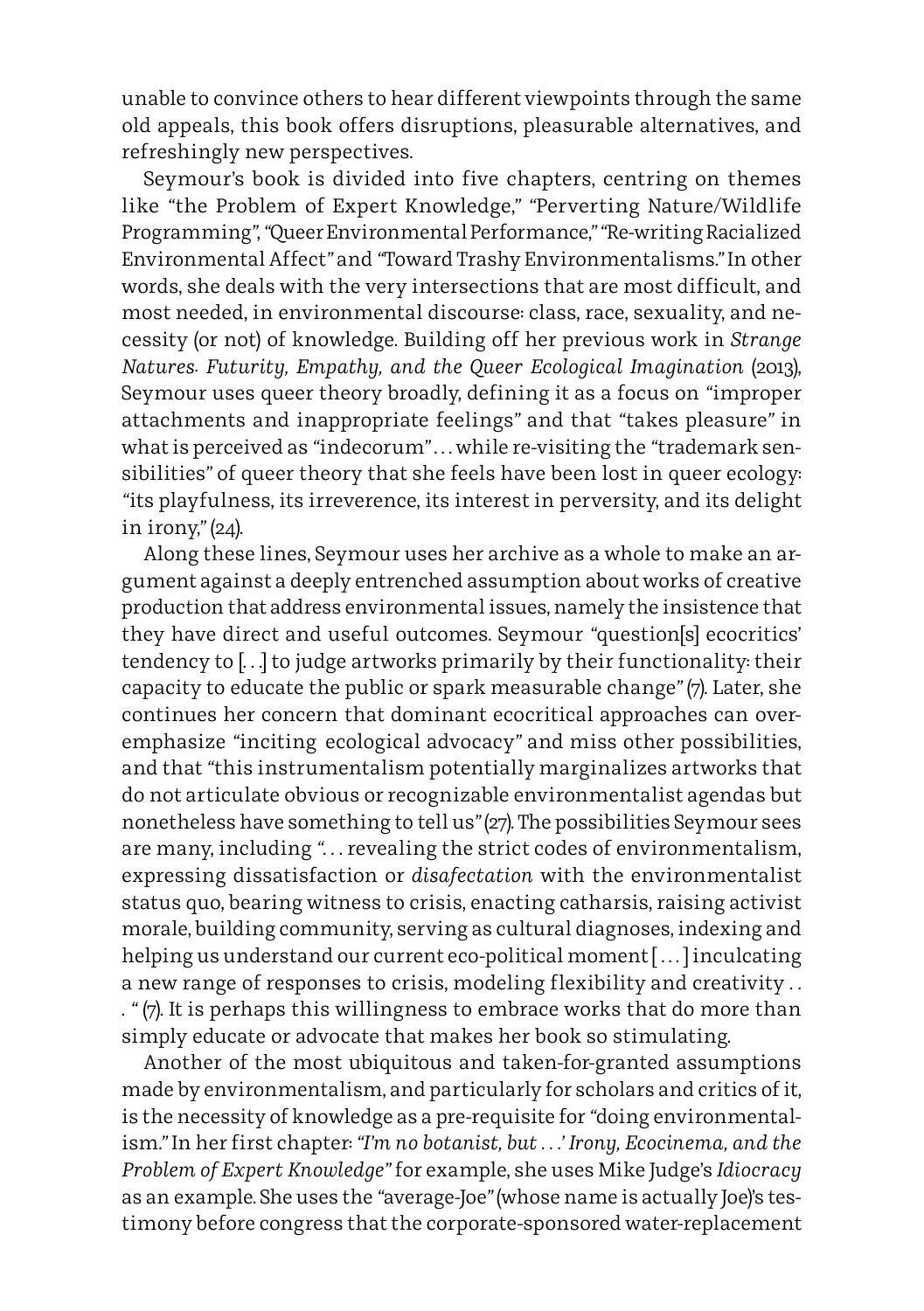Brawndo is not working on plants, causing agricultural disaster, and that they should try regular water. But his success is about him *not* being an expert, and not needing to be (40). In Chapter 2, which takes up the genre of wildlife programming, Steve-O seems actively against educating his audience, and incidentally avoids the associated awe, wonder, and reverence typically thought necessary to engender care and empathy for animals, and instead shows that abject, bodily experiences, grossness, or humour work just as well.

Animals themselves are not an explicit focus of Seymour's book, but it has a great deal to offer to animal studies scholars. So many of the critiques she articulates about environmental discourses echo and resonate with critiques directed towards (or perhaps that *should* be directed towards) animal studies and animal activism as well. Seymour's analysis is so perceptive and so well-articulated that it doesn't take much effort on behalf of the reader to see how some of the issues, like self-righteousness, sentimentality, earnestness, an insistence on expert knowledge, whiteness and classicism, and instrumentalist values, are issues animal activists and animal studies scholars need to contend with as well. By calling out these problematic aspects of mainstream environmentalism, Seymour lays the groundwork for the recognition of shared territory between the fields of environmentalism/conservation/ecology and animal studies, which is not an insignificant move since (though these disciplines might be expected to have a great deal in common), they often find themselves at odds.

This book is sorely needed to provide, not templates to be repeated, but instead evidence that other approaches are possible. Seymour doesn't suggest that we all just *"*flip the switch*"* to other affective modes, reminding us through her careful and insightful reading of these texts that they are *"*more complicated than that*"* (5). Each of the projects Seymour investigates are successful partially by virtue of their novelty or ability to interrupt the norm, sometimes without that even being the intention of their creator. Her analysis of these texts offer a series of examples for how some pieces of cultural production respond to or avoid the common problems of mainstream environmentalism, and leave the next round of responses up to a newly energized audience. For artists, filmmakers, performers, writers, and other people who make things, then, this book can be a highly generative one. And for scholars, it widens the conversation to include new and unexpected kinds of texts. Seymour's book therefore broadens what can count as discourse in the field of environmentalism and activism – opening doors for new things to be made, relieving artists and makers of the expectation that all work be instrumentalist or functionalist in outcome, and allowing for work that is contradictory, hypocritical, imperfect, or otherwise *"*bad.*"*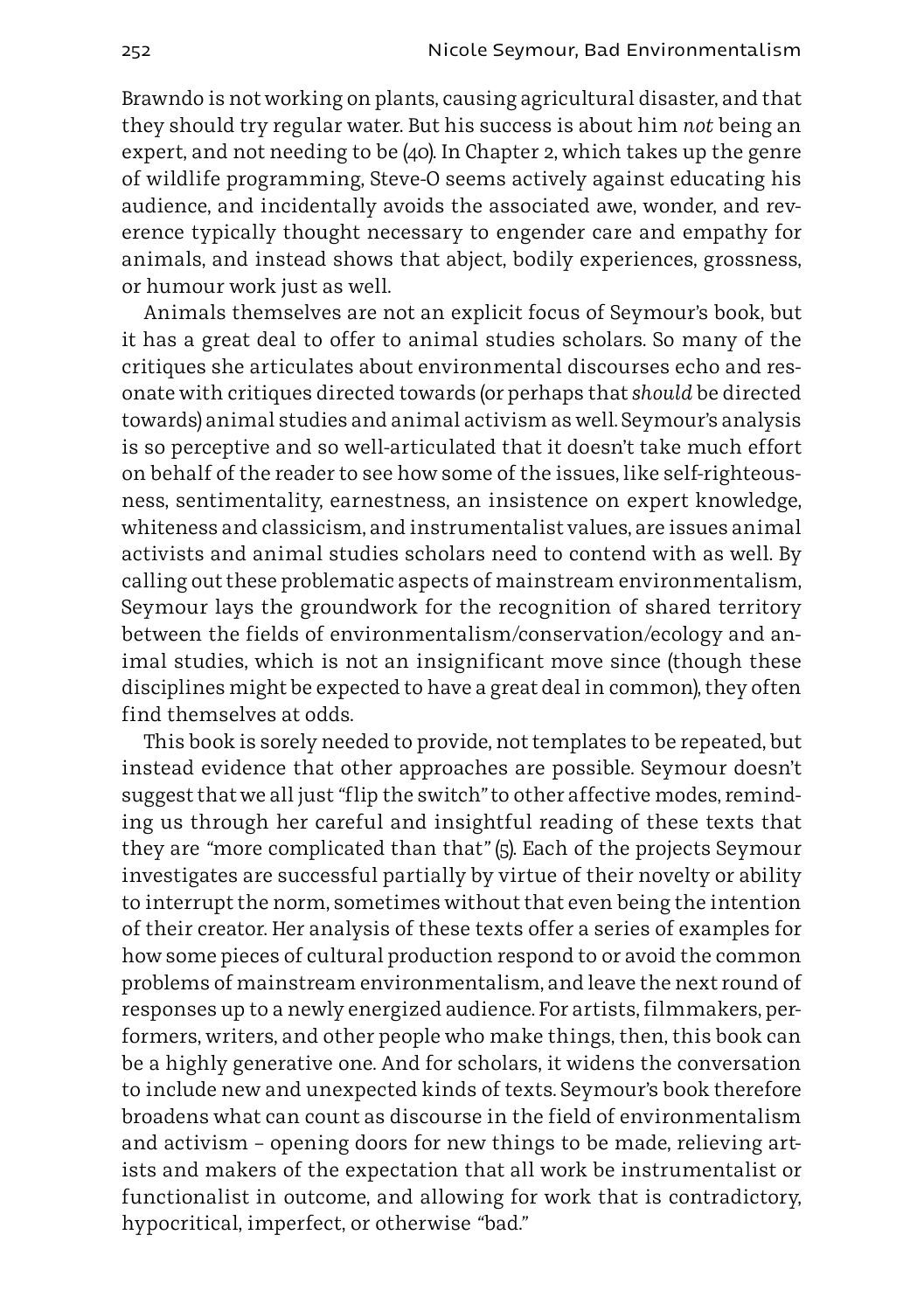#### **Kim Stanley Robinson.**  *The Ministry for the Future.*

**London: Orbit, 2020.**

#### **Thomas Piketty.**  *Capital and Ideology.*

**Trans. Arthur Goldhammer. Cambridge: The Belknap Press of Harvard University Press, 2020 [2019].**

### **Tarun K. Saint and Francesco Verso, Editors.**  *Avatar* **अवतार:** *Contemporary Indian Science Fiction/Fantascienza contemporanea indiana.*

#### **Rome: Future Fiction, 2020.**

Brian Willems\* University of Split

A number of books have recently taken India as an inspiration and example for creating the future. This review looks at two non-Indian texts and one from India in order to identify what aspects of the cultures of India are seen as future-oriented. This is vital at a time when the farright BJP and RSS parties are in control and Kashmir is under a continued communications blackout and security lockdown due to anti-Muslim sentiments. The three books reviewed are Kim Stanley Robinson's novel *The Ministry for the Future* (2020), Thomas Piketty's non-fiction economics text *Capital and Ideology* (2019), and an anthology of Indian science

\* bwillems@ffst.hr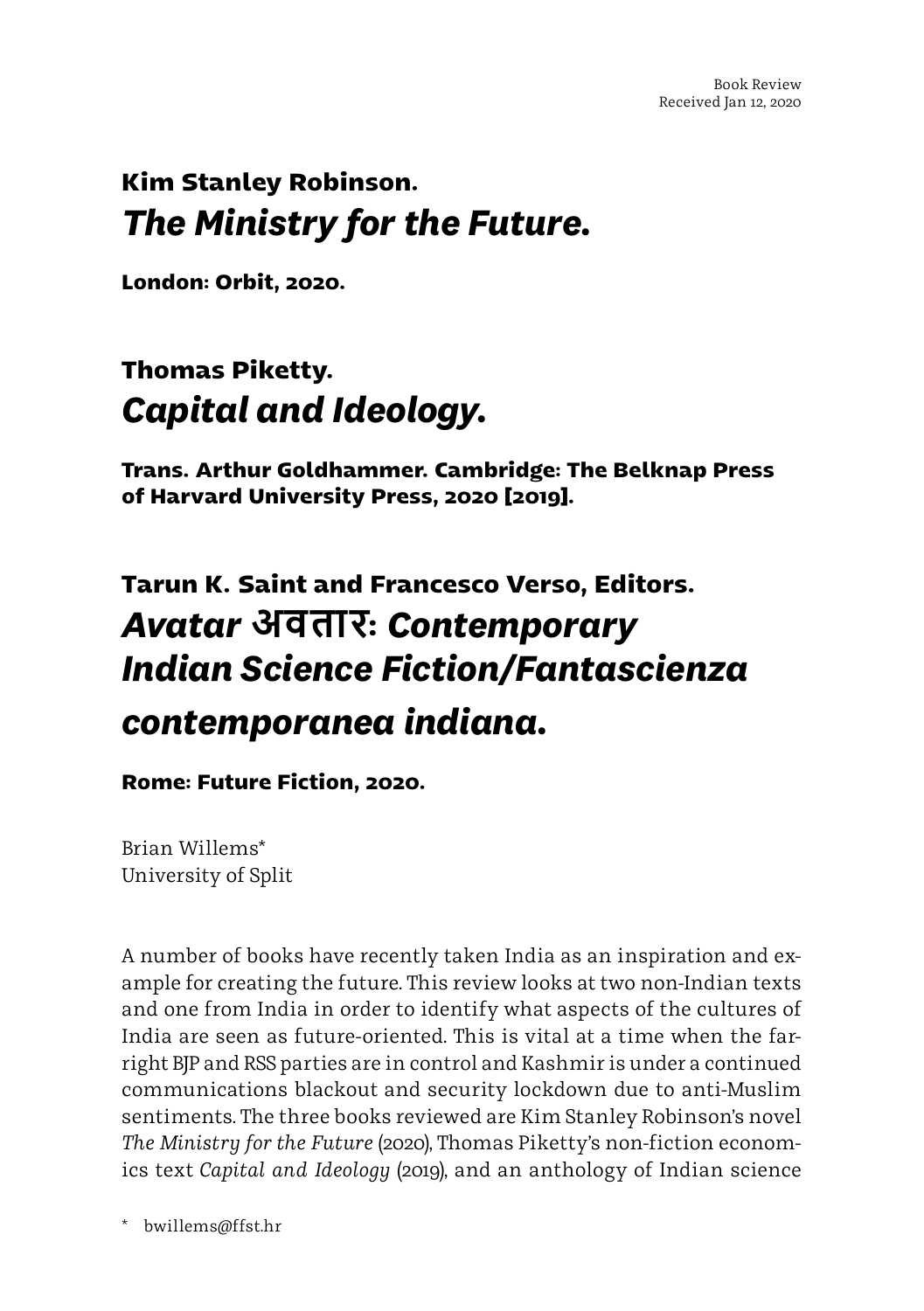fiction called *Avatar*, edited by Tarun K. Saint and Francesco Verso (2020). Each of these books is looked at briefly in order to highlight how they see a number of aspects of the culture, economics, and politics of the Indian Union, outside of its current political direction, as role models for a way forward.

*The Ministry for the Future* opens in the north Indian state of Uttar Pradesh with a wet-bulb event, meaning a deadly combination of heat and humidity, which kills 20 million people. This leads the Indian government to break with the slow-moving environmental protocols of the Paris Agreement and take matters into their own hands, which takes two major forms. The first is to engage in an illegal act of climate geoengineering, or *"*a solar radiation management action,*"* aimed at lowering the global temperature by two degrees Fahrenheit for a year or so. The plan is to double the effect of the Pinatubo volcanic eruption in 1991, when the volcano threw enough sulfur dioxide up into the stratosphere for temperatures to drop nearly one degree Fahrenheit for the following few years. In the novel, engaging in this act of geoengineering breaks the demand for consensus stated in the Paris Agreement, although the Indian government does not care. As Chandra, its representative for the Paris Agreement states, *"*It was Europe and America and China who caused this heat wave, not us. …we signed the Agreement to do our part. Which we have done. But no one else is fulfilling commitments, no one is paying the developing nations, and now we have this heat wave. And another one could happen next week! … So we are taking matters into our own hands.*"* And this is what the Indian government does, sending planes, bought long ago from the Soviet Union, as high into the air as possible to pump aerosol mixes of sulfur dioxide and other chemicals into the stratosphere.

In the novel, the other strategy that comes from India for combating the causes and effects of climate change is more controversial because it is violent. The Children of Kali group is a direct action offshoot of a new political coalition. Kali wages economic (not military) war against the 195 nations that signed the Paris Agreement, as well as non-state actors and individuals. Starting off with suicide bombing, the group moves on to swarm drone attacks, kidnapping, as well as the outright killing of politicians, business people, and citizens who use fossil-fuel burning transportation such as airplanes. The Children of Kali follow the idea of *"*They killed us so we killed them,*"* although at first it might not seem like all of their victims are murderers. However, the group foregrounds the often hard-to-see correlation between causes and consequences in relation to pollution and climate change. For example, travelling by plane in Europe today might have consequences for people in India the following decade. Yet the group's direct action is also based on a specific real-life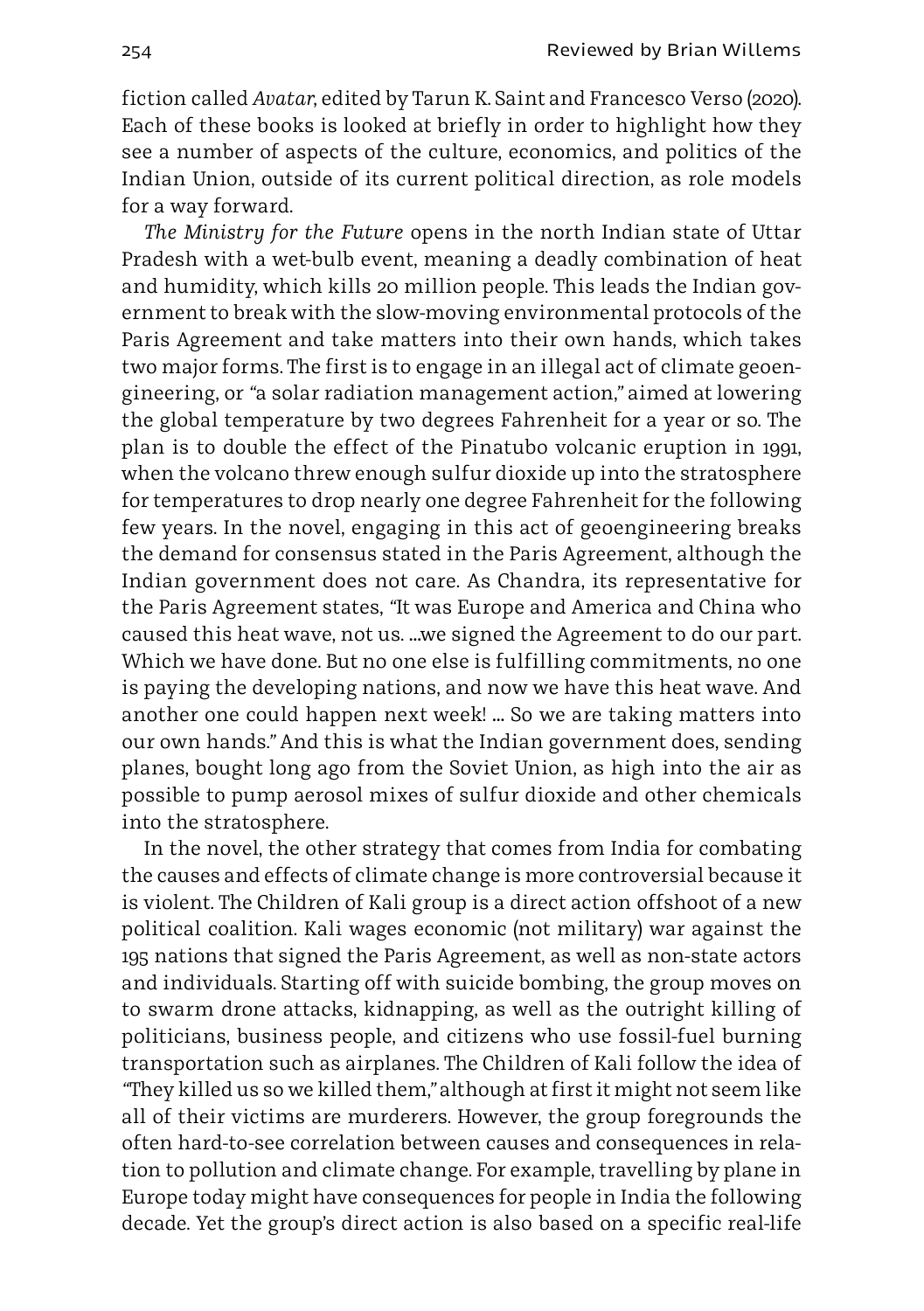Indian model, the idea of integrated pest management, which is part of the Sikkim organic farming model, as well as the work of agricultural reformist Vandana Shiva. Being the first 100% organic state in the world, the northeastern Indian state of Sikkim has achieved a total ban of all pesticides and chemicals, as well as transforming the industrialization of food production as well as aspects of education, culture, commerce. Yet they still need to manage pests. The organic management of pests is taken as a model by the Children of Kali for the management of climate change, leading them to adopt a model of targeted eradication.

Yet climate geoengineering and organic terrorism are not the only two strategies for change adopted from India in the novel. In terms of governance, the Bharatiya Janata Party (BJP) is thrown out for having sold India out to the highest international bidder, and the Rashtriya Swayamsevak Sangh (RSS) party is dismissed for its *"*fake-traditional Hinduistic ethnic-nationalist triumphalism.*"* What comes to power instead is a syncretic *"*composite party*"* which composes all kinds of Indians, from every religion, caste, and class, from those both urban and rural, and from those educated and not. This party is called Avasthana, which is Sanskrit for survival. Other important models for reform in the novel are based, for example, on real-world work done in the southwestern state of Kerala (where, for example, Arundhati Roy is from and where here fiction is set). These include land reform, which takes the form of a return to local knowledge and ownership, as well as the nationalization of the country's energy companies, the construction of large solar power arrays, and the reclaiming of India's labor force from international companies to local production. All in all, the novel's imagined polyglot, democratic coalition of India is taken to be the *"*bold new leader of the world*"* rather than a place of poverty and victim of history and geography as it is often taken by outsiders.

The second book under discussion in this review, Thomas Piketty's *Capital and Ideology*, also takes India as a key reference for models for change. The book is a wide-ranging study of different ideologies developed in order to justify inequality. The main goal of the text is to provide a historical overview of many different ideologies in the hopes that readers will see how our current justifications for inequality are impermanent and open to change. India is a key example both for the deeply embedded nature of the caste system as a justification for inequality and because of a number of its current radical measures for challenging this ideology, which are then taken as guideposts for other countries to follow.

In Chapter Eight, *"*Ternary Societies and Colonialism: The Case of India,*"* some aspects of the history of the caste system, *"*which is generally regarded as a particularly rigid and extreme type of inequality regime,*"*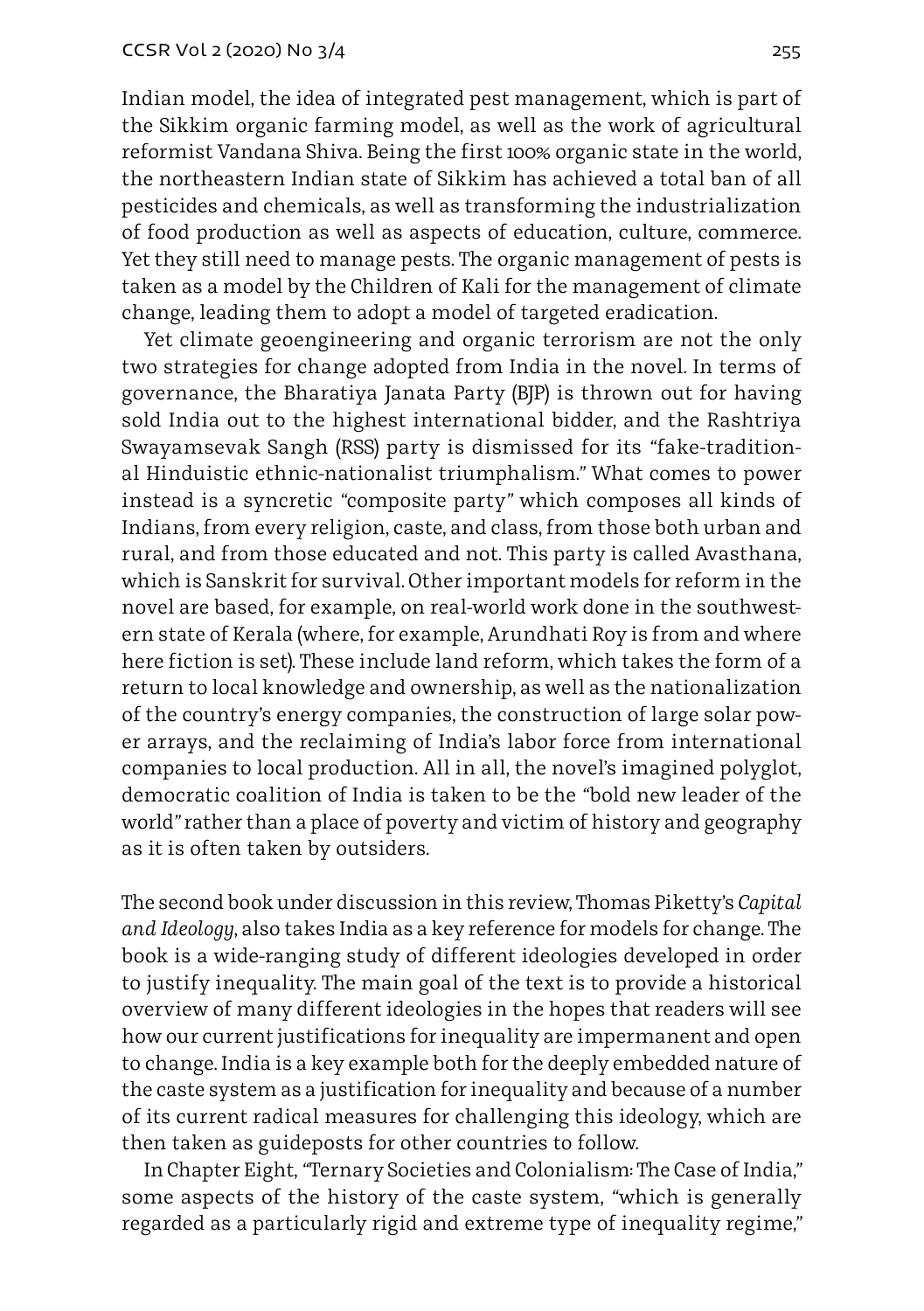are laid out. The term *"*ternary*"* in the chapter title refers to societies composed of three main groups, the clergy, nobility, and workers. The caste system is not only more complex, but it has also left more obvious traces of inequalities in contemporary society than those left by the status orders in Europe. One of the main reasons for the entrenched nature of the caste system in India is the interruption of the country's development by a foreign power, the British. Seeing the caste system as a means of control, the British colonizers inaugurated the census in India, conducted every ten years from 1871 to 1941. As Piketty says, *"*An unanticipated consequence of the census was that it gave the caste hierarchy an administrative existence, which made the system more rigid and resistant to change.*"* On the one hand Piketty takes one of his main concepts of the book from the Indian caste system, what he calls the *"*Brahmin left,*"* meaning the transformation of workers' political parties into those of the educated throughout the world. However, of greater interest to us here is how since independence in 1947, some of the better aspects of the Indian Union has attempted to use its legal powers to combat the effects of caste discrimination. A number of these attempts, even though they have been weakened under the current government, are taken as lessons from which the rest of the world should learn.

Piketty is interested in ways that governments can intervene and regulate the reduction of inequality, including workers and their representatives making up a third to a half of corporate boards in countries like Germany and Sweden, and implementing the temporary ownership of property and progressive taxation, both of which were an important part of British and American progressivism as well as having been debated during the French Revolution (and all of which make up key elements of Piketty's idea of *"*participatory socialism*"*). Aspects of the Indian Union are seen to be a key although imperfect example of such regulation, especially steps taken in the drafting of the constitution in 1950 which *"*began by abolishing all caste privileges and expunging all references to religion from the law.*"* Some of the most important legal tools it has used to overcome the consequences of the British solidification of the caste system are the quotas and *"*reservations*"* put in place in order to guarantee places, for those born into disadvantaged social groups (designated as *"*other backward classes,*"* or OBC), in universities, public jobs, and elective positions. One of the most contentious aspects of the OBC designation is that it included Muslims, which Piketty argues was part of the reason for the rise of the nationalist Hindu parties of the BJP and RSS. Yet Piketty and Robinson both still see the attempt at regulating inclusion as useful for imagining a more positive future. The next book under discussion takes a more pessimistic approach, perhaps because its writers are living through the current Indian government rather than seeing it from afar.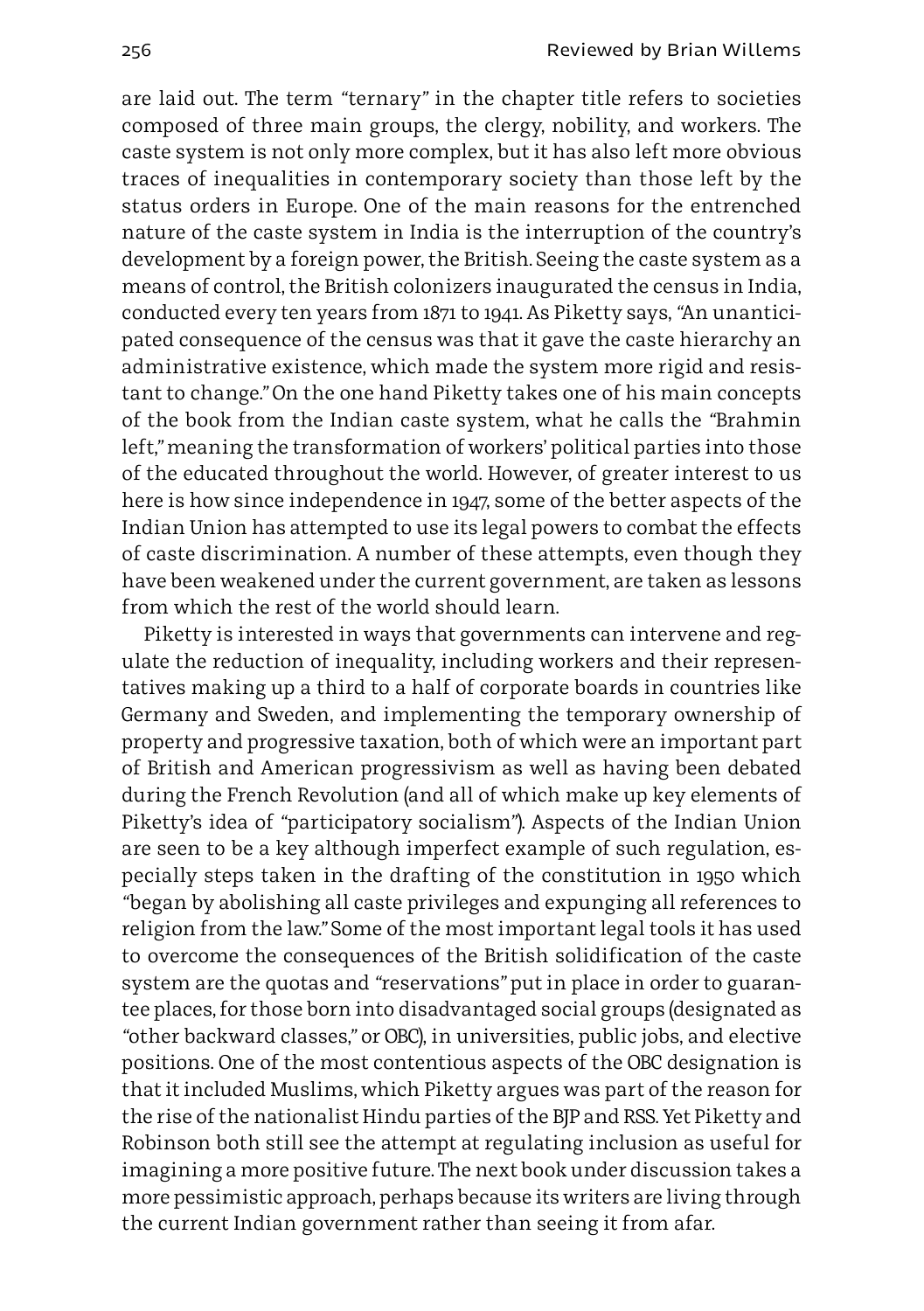These first two books under review come from non-Indian authors who are interested in applying what they see as positive Indian solutions to the rest of the world. The final book discussed is a collection of science fiction stories written by authors from India. It is used as a foil of sorts to see what kinds of criticisms, support, and new ideas are found when read along with the previous two authors.

*Avatar* is a bilingual (English/Italian) collection of newly commissioned stories from India written in English. The editors Tarun K. Saint and Francesco Verso sent out a list of themes for potential contributors to respond to. Instead of focusing on traditional science fiction stories about alien encounters and space travel, the themes included topics such as biopolitics, the rise of big data and algorithms, 3D printing, CRISPR-Cas9 gene editing technology, and cybersecurity and surveillance. As Saint explains in the introduction to the volume, the title *Avatar* references both the manifestation of a deity in a mortal form, a concept which has a long history in Indian epics, as well as an icon or figure representing someone in a virtual space. This combination of the traditional with the contemporary informs many of the stories in the collection, even when they do not deal with avatars in any direct fashion. In the context of this review, a number of the stories develop and critique similar concepts to those raised by Robinson and Piketty, as well as raising some concerns of their own.

The first story is *"*The Man without Quintessence,*"* by Anil Menon. Ringo Singh Mann, a man living in Chedda Nagar, Mumbai, has fallen through the cracks of the surveillance state. In this near-future world, all transactions, from the simplest purchase to one's employment, are centralized. This is managed through iris scans which function as unique identifiers that capture the uniqueness or *"*quintessence*"* of each citizen. The story features many of the elements found in *The Ministry for the Future,* including miniscule drones, the governmental use of blockchain technology, and heavy centralized regulation. However, Mann is not a figure of revolt who has gone off the grid. Rather, he shows the limitations of such ubiquitous regulation and the biases that it can contain.

The narrator of the story is a journalist who wants to write a story on Mann in order to show his readers what life is like when you are unconnected. When the narrator first meets Mann, he says it is *"*like staring at a mirror or a mannequin. Actually, even a mannequin has depth. Mann is all surface. Flat, opaque.*"* The narrator cannot do the future version of googling Mann when he meets him, and this makes Mann seem shallow, unknowable. When Mann needs to make a purchase, or get paid for his menial labor of ironing at a cleaners (a job that has not yet been automated), he temporarily connects to the grid, but this does not work perfectly. Due to his disconnectedness, Mann is seen as *"*the last representative of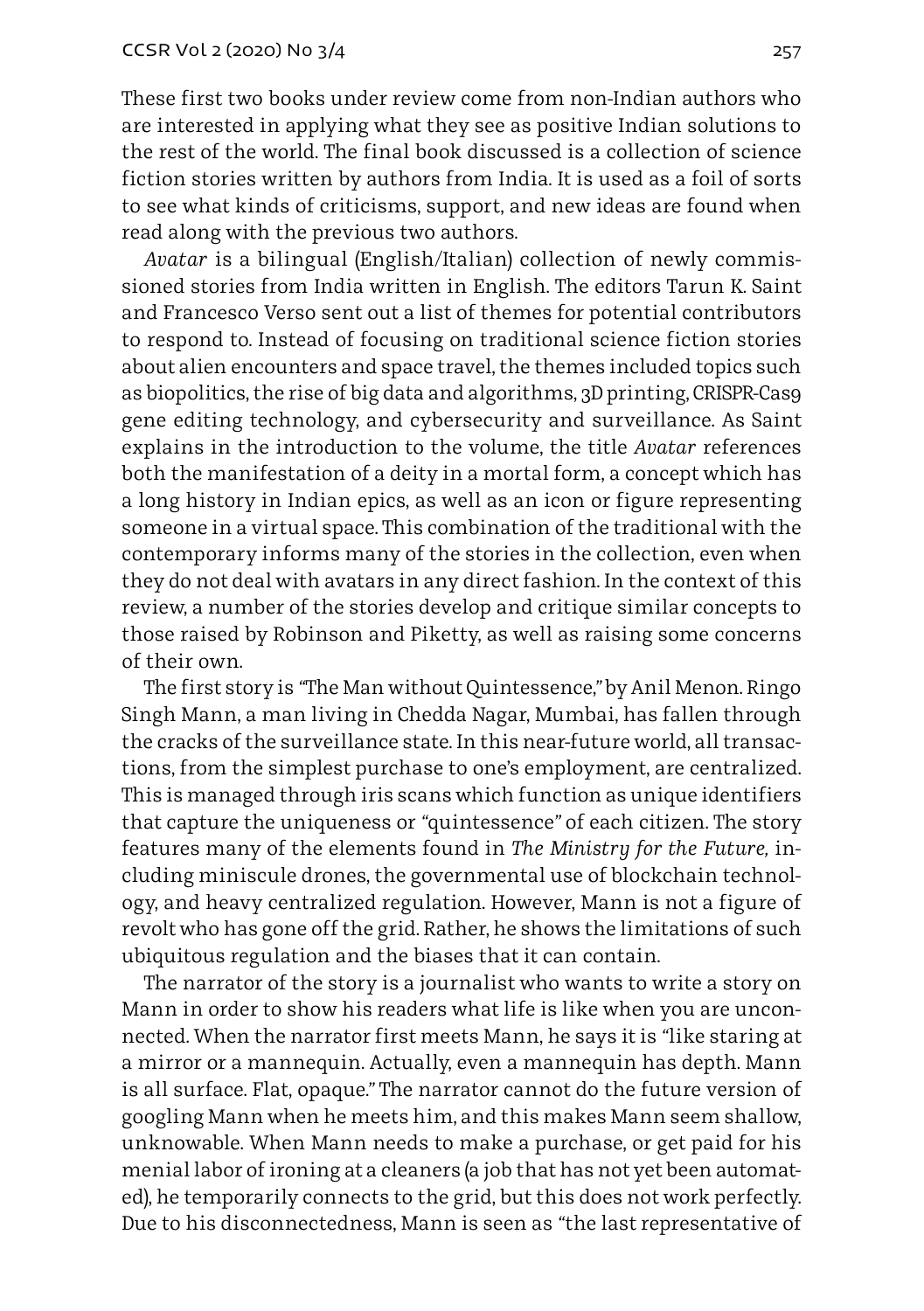an earlier time, not the future.*"* Yet this position is not one of personal choice or rebellion. The reason Mann has no *"*quintessence*"* is that his ancestors come from the Baluchi and Chitrali communities, who *"*exhibit a wide-spectrum of eye-colors, because of their large variation in the genetic complexes responsible for iris pigmentations.*"* The effect of this inheritance is that Mann's irises *"*keep changing unpredictably over time,*"* and thus he is unable to be accurately scanned for *"*quintessence.*"* Mann wants this issue corrected, although no plausible solution is at hand. He is unable to obtain his basic needs without problems, let alone treatment for his cancer. The story leaves Mann in this unresolved state, although the tone is not one of complete tragedy, since the alternative of being completely locked into the system of surveillance is not seen as a positive solution either.

In fact, the kind of state intervention touted by both Robinson and Piketty comes under a lot of criticism in a number of the stories in this collection. Shikhandin's story *"*Communal*"* takes the problems of networked lives as its main theme. The story is set in Jaisalmer, known as the *"*Golden City*"* because many of its buildings are made from sandstone as it is located in the middle of the Thar Desert. However, the sand has been taken over by an aggressive sort of network of trees which can reach up and knock helicopters out of the sky, and which eventually takes over everything, including people, turning them all into a connected world of greenery. And *"*Indra's Web,*"* by perhaps the collection's most well-known author Vandana Singh, features a networked power grid which is based on the structure of fungi. Called Myconet, and perhaps inspired by the Peer-to-Peer network of the same name posited by Paul Snyder, Rachel Greenstadt, and Giuseppe Valetto in 2009, this networked set of solar arrays powering what was once a slum outside of New Delhi is starting to malfunction. Yet this problem is not due to a bug in the system but rather to the network becoming something more than its parts by taking charge and reconfiguring itself. Thus the concept of *"*Indra's Net*"* in Buddhist philosophy takes on a new meaning: emergence.

These stories expand and critique some of the concepts put forward by Robinson and Piketty. For example, while Robinson's new vision of politics is unapologetically syncretic, the networks in Shikhandin's story leave no space to breath. On the other hand, the networks in Singh's *"*Indra's Web*"* have emergent sentience, thus becoming more intelligent than the regulatory bodies that have created them. Other stories in the collection, however, reach far beyond these concepts.

The strongest example is Priya Sarukkai Chabria's post-apocalyptic *"*Paused.*"* All life on planet Earth has ended. The narrator is one of a number of life-reactivation pods that have been placed at the bottom of the sea. These pods contain sufficient genetic information to restart life on